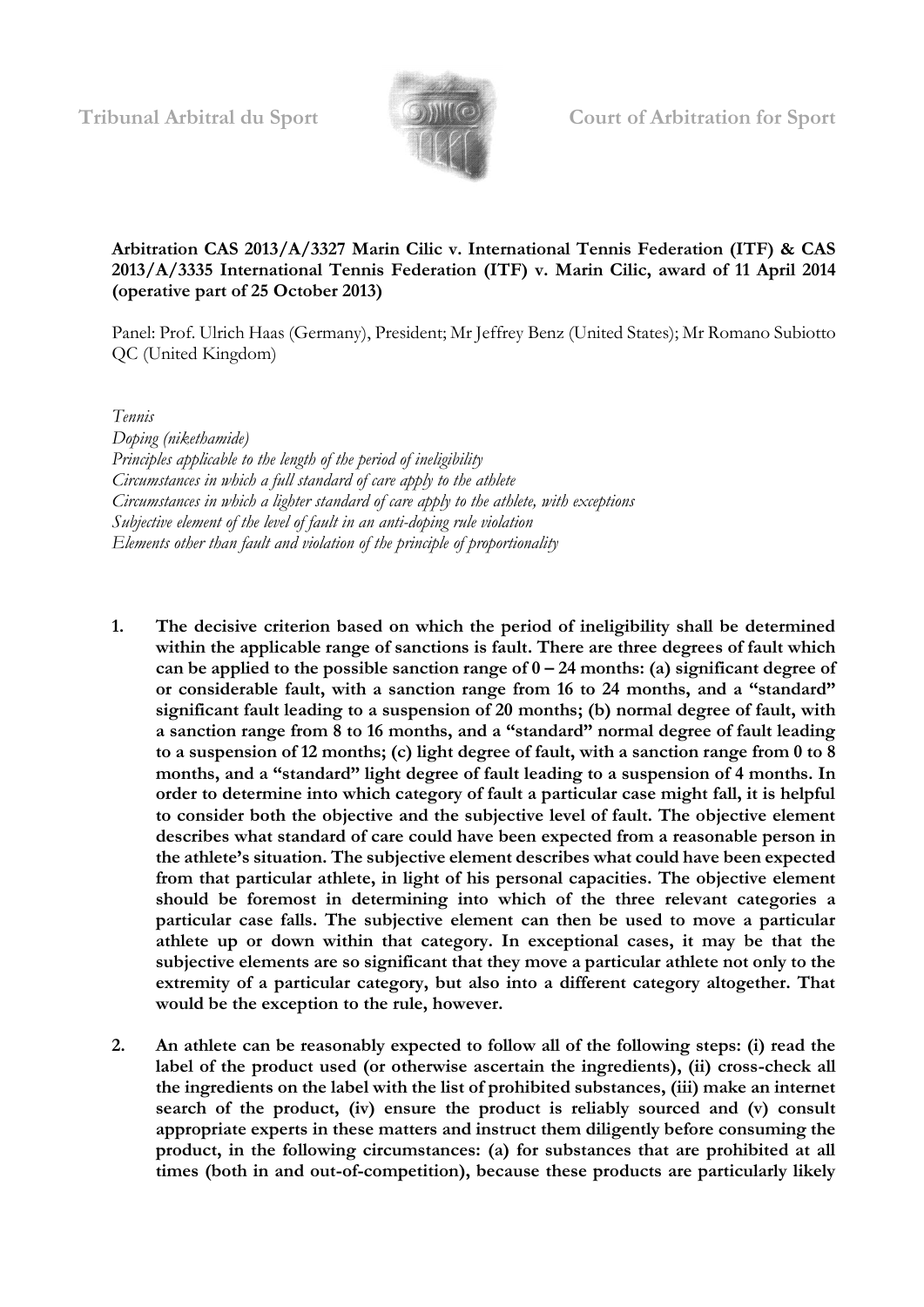**to distort competition, and (b) for substances prohibited in-competition only, when the prohibited substance is taken by the athlete in-competition.** 

- **3. When the substance prohibited in-competition is taken by the athlete out-ofcompetition (but the athlete tests positive in-competition), a lighter standard of care should apply, as the illicit behaviour lies in the fact that the athlete returned to competition too early, or at least earlier than when the substance he had taken out-ofcompetition had cleared his system for drug testing purposes in competition. In such cases, the level of fault is different from the outset. Requiring from an athlete not to ingest the substance at all would be to enlarge the list of substances prohibited at all times to include the substances contained in the in-competition list. However, two exceptions, calling for a higher duty of care, should be made: (a) where the product that is advertised/sold/distributed as "performance enhancing", and (b) where the product is a medicine designed for a therapeutic purpose, as medicines are known to have prohibited substances in them. The principle underlying the two exceptions is that they are instances of an athlete who could easily make the link between the intake of the substance and the risks being run.**
- **4. Matters which can be taken into account in determining the level of subjective fault can for example be: an athlete's youth and/or inexperience; language or environmental problems encountered by the athlete; the extent of anti-doping education received by the athlete (or the extent of anti-doping education which was reasonably accessible by the athlete); any other "personal impairments" such as those suffered by (i) an athlete who has taken a certain product over a long period of time without incident; (ii) an athlete who has previously checked the product's ingredients; (iii) an athlete who is suffering from a high degree of stress; (iv) an athlete whose level of awareness has been reduced by a careless but understandable mistake.**
- **5. Elements other than fault should – in principle –not be taken into account since it would be contrary to the rules. Only in the event that the outcome would violate the principle of proportionality such that it would constitute a breach of public policy should a tribunal depart from the clear wording of the text.**

#### **I. PARTIES**

1. Mr Marin Cilic (the "Athlete") is a professional tennis player of Croatian nationality, born on 28 September 1988.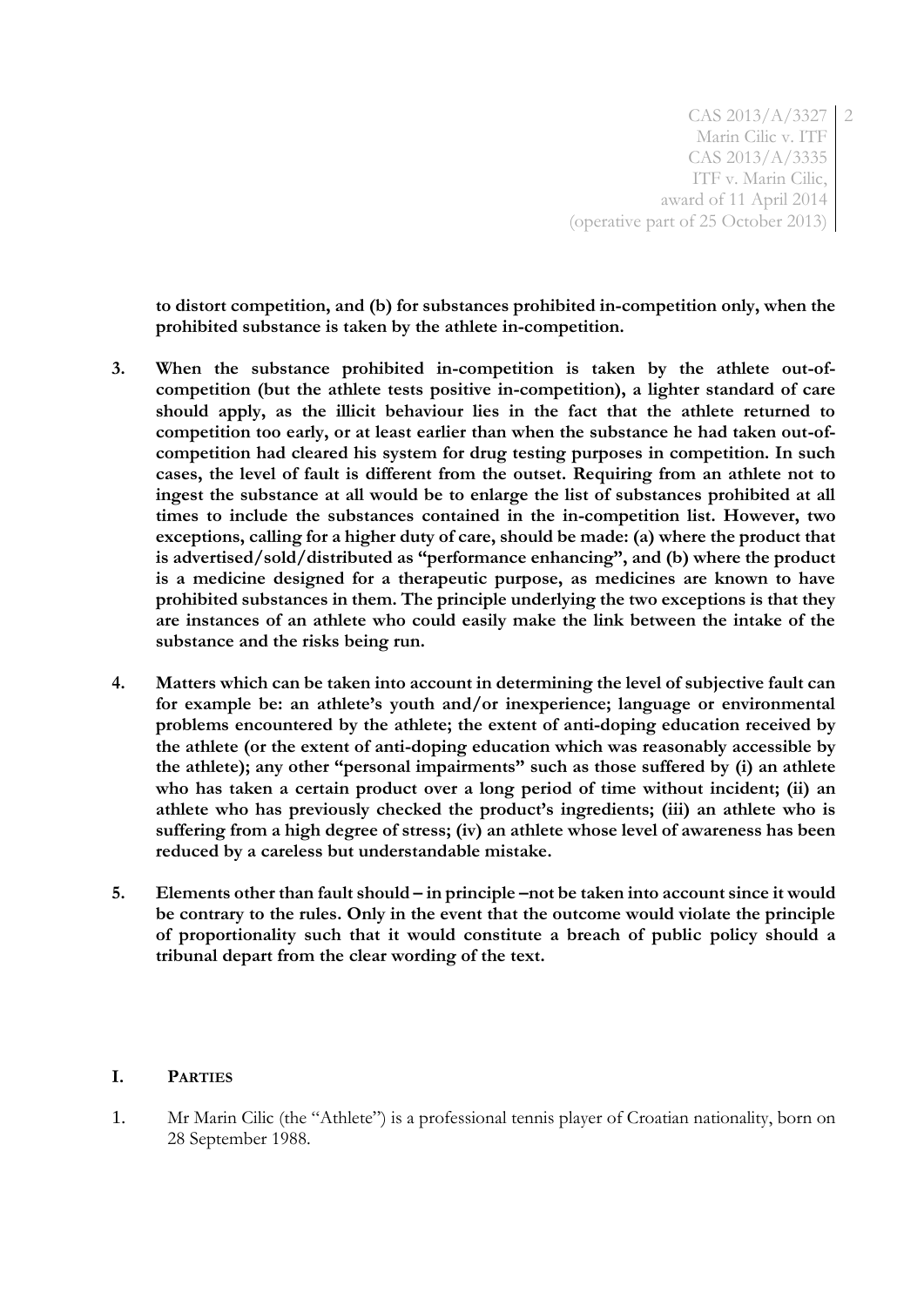2. The International Tennis Federation ("ITF") is the world governing body for the sport of tennis, recognized as such by the International Olympic Committee. One of its responsibilities is the regulation of tennis, including, under the World Anti-Doping Code, the running and enforcing of an anti-doping programme.

# **II. FACTUAL BACKGROUND**

# **A. Background Facts**

- 3. Below is a summary of the relevant facts and allegations based on the parties' written and oral submissions, pleadings and evidence adduced. Additional facts and allegations found in the parties' submissions, pleadings and evidence may be set out, where relevant, in connection with the legal discussion that follows. While the Panel has considered all the facts, allegations, legal arguments and evidence submitted by the parties in the present proceedings, it refers in its award only to the submissions and evidence it considers necessary to explain its reasoning.
- 4. The Athlete is a very successful and experienced tennis player. In 2003, he moved to Zagreb to train at the Croatian National Tennis Centre. In 2004, he trained on an *ad hoc* basis at the tennis academy of Bob Brett in San Remo. In 2005, he started to play professionally, breaking into the top 20 of the ATP singles rankings for the first time in 2009.
- 5. He is familiar with anti-doping measures and had prior to 2013 been tested by the ITF on a number of occasions. He generally sourced his nutritional supplements that he used as part of his nutrition program from the Croatian Olympic Committee ("NOC") save where the NOC was unable to provide him with what he required.
- 6. Mr Slaven Hrvoj began to work for the Athlete from January 2011. He suggested to the Athlete that he should start to take electrolytes, protein and glucose. The Athlete procured the first two of these from the NOC. But, because the NOC did not source it, he obtained glucose from elsewhere. Mr Hrvoj recommended that the Athlete purchase it from a reputable chain store in Croatia and Germany known as "DM". The product he would buy was called "Traubenzucker", which translates as "Grape Sugar". The ingredients list contains sugar and vitamins, including a vitamin known as "Nicotinamide".
- 7. In or around December 2012, the Athlete started to take creatine on Mr Hrvoj's advice. Because the taste of creatine was bitter, he would occasionally mix the glucose powder with creatine in order to make it more palatable.
- 8. During the beginning of 2013, the Athlete was under some pressure in relation to his professional circumstances. In his witness statement, the Athlete described how he had begun to train at the tennis academy of Bob Brett from 2004. Initially, Mr Brett handled the Athlete's contracts and sponsorship deals. From 2006, he began to focus on the Athlete's training but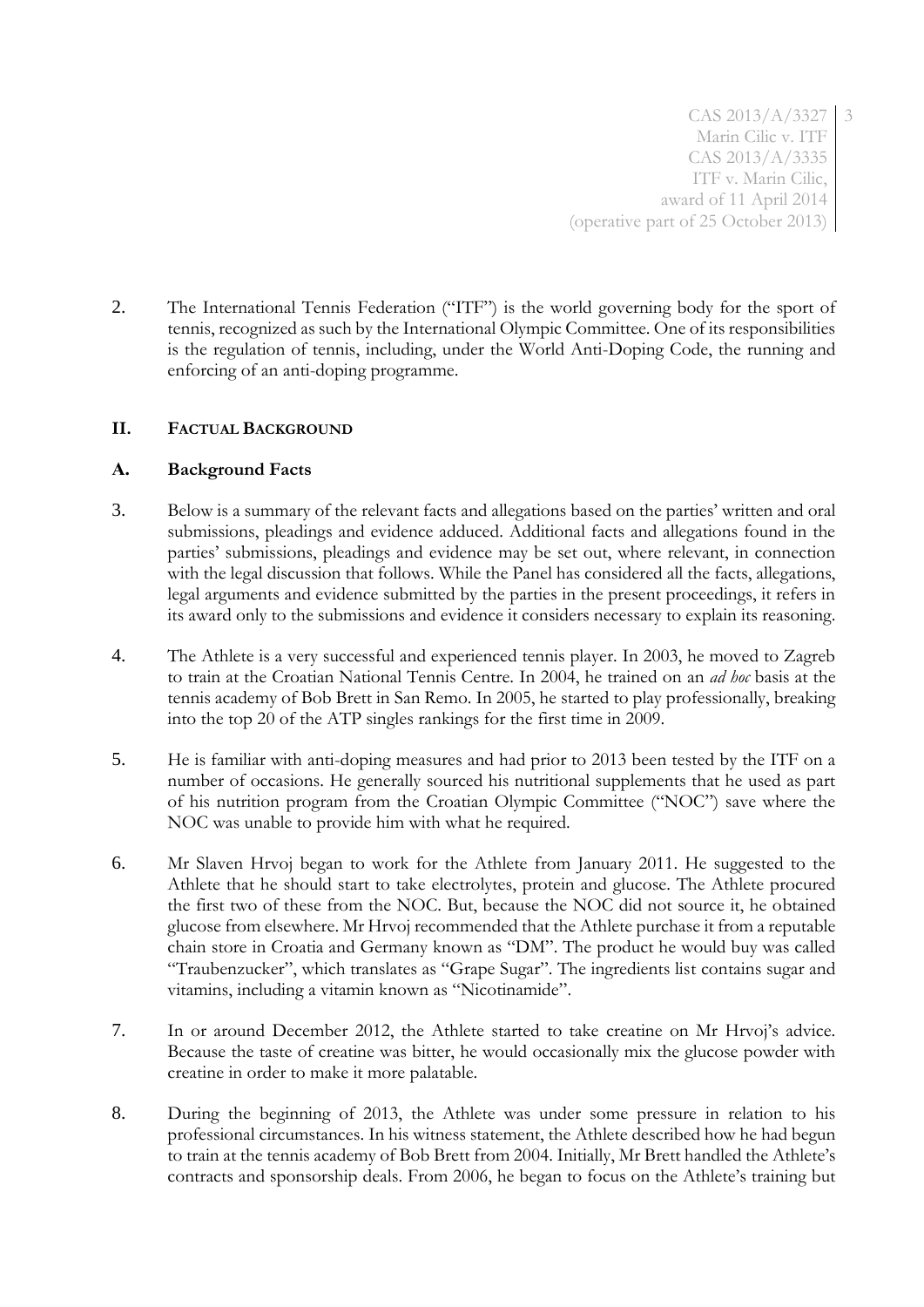due to other commitments rarely attended the Athlete's matches. However, from April 2008 Mr Brett attended approximately two-thirds of the Athlete's tournaments. By June 2012, they had agreed to work together full-time. 2012 was, for the Athlete, an unsuccessful year, during which he says the Croatian media criticised his entourage including his coach. Unfortunately, the Athlete's relationship with Mr Brett became tense near the end of 2012, due to the pressure from the media and his own feelings about Mr Brett.

9. This pressure was compounded by tension between Mr Hrvoj and Mr Brett, who had differed about how best to train the Athlete, and also tension between the Athlete's parents and Mr Brett.

## **B. Events in Monte Carlo**

- 10. In April 2013, the Athlete went to Monte Carlo to play in the Rolex Masters, which commenced on 15 April 2013.
- 11. At some point between 15 and 18 April 2013, the Athlete realised that he was running low on glucose powder. He asked his mother to obtain some more on his behalf. She went to a pharmacy at around this point and purchased a packet of Coramine Glucose tablets. The label listed a number of ingredients, including *"nicethamide"*. But the Athlete did not focus on the label until the night of 22 April 2013, by which time he had been knocked out of the Rolex Masters. (…).
- 12. The Athlete says that his mother had told him that the pharmacist had told her that the tablets she had purchased were safe for professional tennis players to take.
- 13. At para 67 of both his witness statement dated 16 August 2013 and his statement dated 26 September 2013, the Athlete said:

*"The word "nicethamide" looked familiar and, unfortunately, I instantly assumed that "nicethamide" was French for "nikotinamid", a part of the vitamin B group listed as an ingredient on my usual glucose powder.*

*I therefore did not do any further check on "nicethamide".*

- 14. The Athlete took a photo of the box and sent it to Mr Hrvoj to check if it was okay to take. There is no dispute that the Athlete sought and received nutritional advice, not anti-doping advice, from Mr Hrvoj.
- 15. From 23 to 26 April 2013, the Athlete took two of the glucose tablets each morning. From 27 April 2013, he reverted to his usual glucose powder which Mr Hrvoj had brought from Croatia to Germany, to where the Athlete had travelled in order to play in the BMW Open in Munich.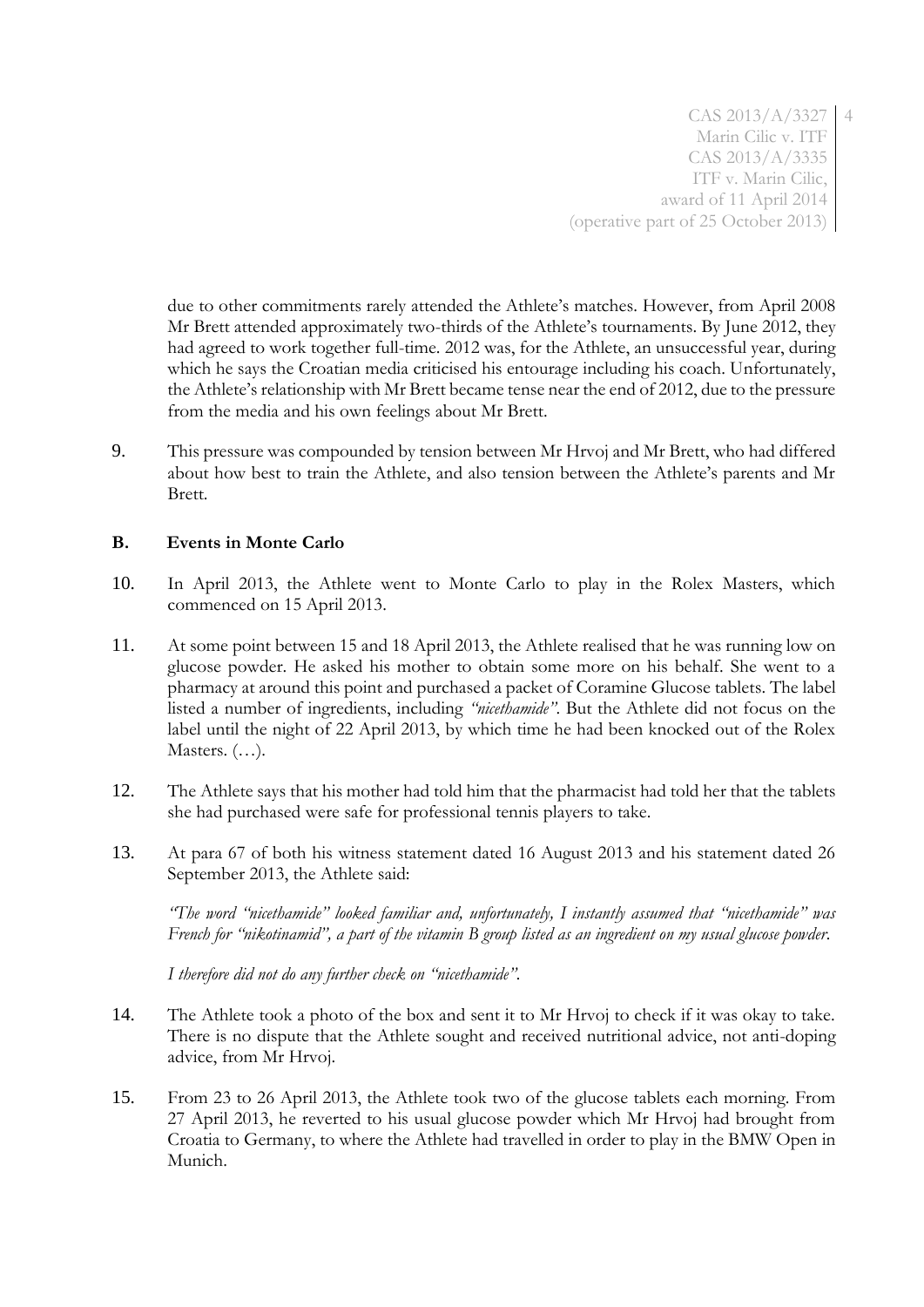- 16. On 1 May 2013, the Athlete played his first match of the BMW Open. He lost the match.
- 17. Later on 1 May 2013, the Athlete underwent a doping control test.
- 18. On 6 June 2013, the Athlete travelled to London to participate in The Queen's Club Championships.
- 19. On or around 10 June 2013, the ITF informed the Athlete that the WADA-accredited laboratory in Montreal had found N-ethylnicotinamide in the urine sample, a metabolite of nikethamide (in French: *nicéthamide*), which is prohibited in competition.
- 20. On 26 June 2013, the Athlete admitted his anti-doping rule violation and voluntarily accepted a provisional suspension.
- 21. By email dated 6 August 2013, the Athlete sought a hearing before the Anti-Doping Tribunal of the ITF ("the Tribunal").
- 22. On 22 August 2013, the Athlete met with Dr Stephen Humphries, a consultant psychiatrist. He concluded that the Athlete had in late April 2013 been in a state of acute stress and not able to "see the wood for the trees".
- 23. On 24 August 2013, the Athlete submitted detailed written submissions with supporting evidence.
- 24. On 9 September 2013, the ITF submitted its written submissions, supported by a statement from Dr Stuart Miller, its Anti-Doping Manager responsible for operation of the Tennis Anti-Doping Programme administered by the ITF ("the Programme").

## **C. Proceedings before the Anti-Doping Tribunal of the ITF ("the Tribunal")**

- 25. The hearing before the Tribunal took place on 13 September 2013 in London. On 23 September 2013, the Tribunal handed down its written reasons.
- 26. The Tribunal heard oral evidence from Mr Hrvoj, the Athlete, Dr Humphries and Dr Miller.
- 27. The Tribunal found that the Athlete did not intend to enhance his sport performance by taking the tablets during the period from 22 to 26 April 2013 (para 73).
- 28. The Tribunal rejected the Athlete's submission that factors apart from the degree of the athlete's personal fault must be weighed in the scales in order to apply correctly the principle of proportionality (para 98).
- 29. The key conclusions can be found at paragraphs 101 and following of the Tribunal's decision: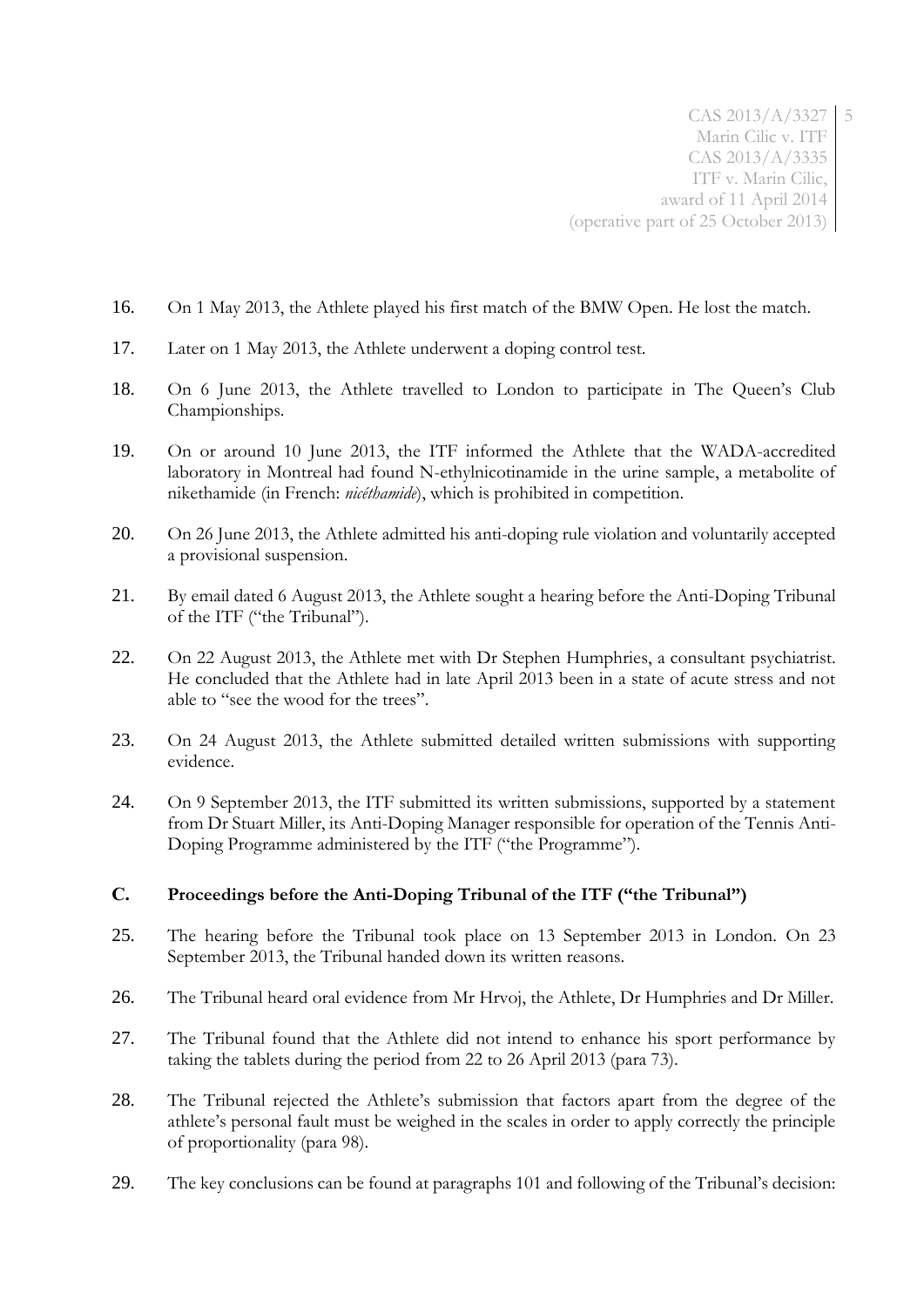*101. In this case, we are of the view that the degree of the player's fault was quite high. This was not a minor and trivial infringement of the rules. The player had received considerable anti-doping education. He had easy access to professional expert advice. He took no steps to verify a vague and flimsy assurance from his mother that the substance was safe. He had the means of discovering the truth with the simplest of enquiries: by reading the side of the package, opening it and reading the leaflet inside, or searching online. He did none of these things.* 

*102. The linguistic mistakes which led him astray – mistaking "sucer" for sugar and nicéthamide for nikotinamid – were understandable but highly careless. Nikethamide had, we note, been on the prohibited list from its inception, and the potential similarity with other names cannot be considered new or unexpected. The player had a home in Monte Carlo but had little knowledge of the main language spoken there. He should not have relied on linguistic conclusions derived from a language of which he knew little.* 

*103. We do not accept Mr Jacobs' submission that the player's anti-doping resources were not relevant because, having made the mistakes he made, the player had no reason to make use of those resources. This was not a case in which an athlete purchases a product identical to one he has previously consumed safely. He was obtaining a new and unknown product from an untrustworthy source, a pharmacy. It was precisely the kind of situation in which the wallet card was intended to be used.* 

*104. The product had the word "Coramine" in upper case letters on the front. The player was familiar with websites such as Google and Wikipedia. It would have taken only minutes to search under "Coramine" on those sites, and discover the danger he was in. The circumstances in which his mother had obtained the tablets made this research all the more urgent. They were not, as Mr Jacobs submitted, such as to justify a sense of security in taking the tablets.* 

*105. We accept that on 22 April 2013, the player was under stress as a result of the difficulties in his and his parents' relations with his coach. We accept this as a mitigating factor. We do not, however, think that the stress the player was suffering is a factor of great weight. As accepted by Dr. Humphries, the impact of the situation on the player's behaviour was 'mild'. Conditions in the highest echelons of professional sport are inherently stressful.* 

*106. The player's situation was more stressful than usual, but the degree of his cognitive impairment was not enough to make him unfit to drive a car, nor to prevent him discussing the situation with the commentator earlier that day, nor to prevent him discussing the situation with his parents that evening, nor to prevent him from photographing the package, sending it to Mr Hrvoj and engaging in a text conversation about its qualities and nutritional benefits when taken with creatine.* 

*107. Plainly, this is not a doping offence at the most serious end of the scale. But neither is it a venial offence. Weighing the factors tending to increase or decrease the degree of the player's fault, we have come to the conclusion that the appropriate period of ineligibility is one of nine months, which should start from the date agreed between the parties, 1 May 2013.* 

30. The Tribunal imposed a period of ineligibility on the Athlete of nine (9) months, backdated to 1 May 2013, when the sample was collected. The Athlete's results at the BMW Open were disqualified, with resulting forfeiture of his ranking points and prize money won at that event.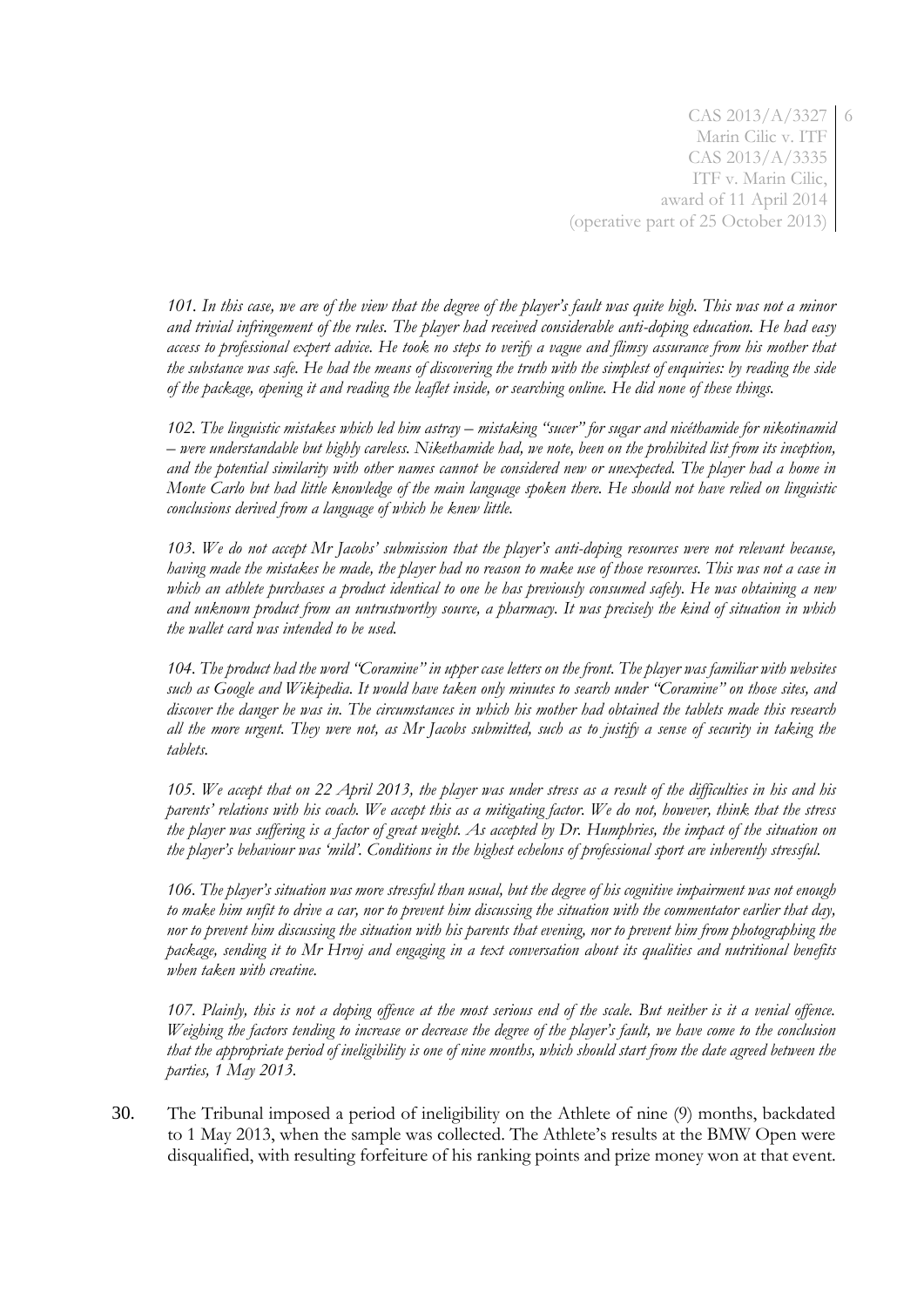Similarly, his results, ranking points and prize money between the BMW Open and the voluntary acceptance of his provisional suspension were forfeited.

## **III. PROCEEDINGS BEFORE THE COURT OF ARBITRATION FOR SPORT ("CAS")**

- 31. On 24 September 2013, the Athlete filed a Statement of Appeal with the CAS.
- 32. On 26 September 2013, the ITF filed its own Statement of Appeal.
- 33. On 5 October 2013, the Athlete filed his appeal brief and his supporting exhibits.
- 34. On 11 October 2013, the CAS Court Office advised the parties that the Panel will be constituted as follows:
	- President: Mr Ulrich Haas, Professor in Zurich, Switzerland
	- Arbitrators: Mr Jeffrey G. Benz, Attorney-at-law in Los Angeles, USA and in London, UK

Mr Romano Subiotto QC, Solicitor-Advocate in Brussels, Belgium, and in London, UK.

- 35. On 13 October 2013, the ITF filed its appeal brief and its supporting exhibits.
- 36. On 16 October 2013 a hearing was held at 4 New Square Chambers at Lincoln's Inn in London. The Athlete was present in person and assisted by Messrs Mike Morgan and Howard L. Jacobs, Counsel. The ITF was represented by Dr Stuart Miller, ITF Anti-Doping Manager, and assisted by Mr Jonathan Taylor, Counsel.

## **Evidence before the CAS**

- 37. The CAS heard the testimony of the Athlete and evidence from the following:
	- a. Mr Slaven Hrvoj (the Athlete's trainer).
	- b. Professor Peter Sever (professor of Clinical Pharmacology & Therapeutics at the National Heart and Lung Institute, at Imperial College, London).
	- c. Dr Stephen Humphries (a consultant psychiatrist).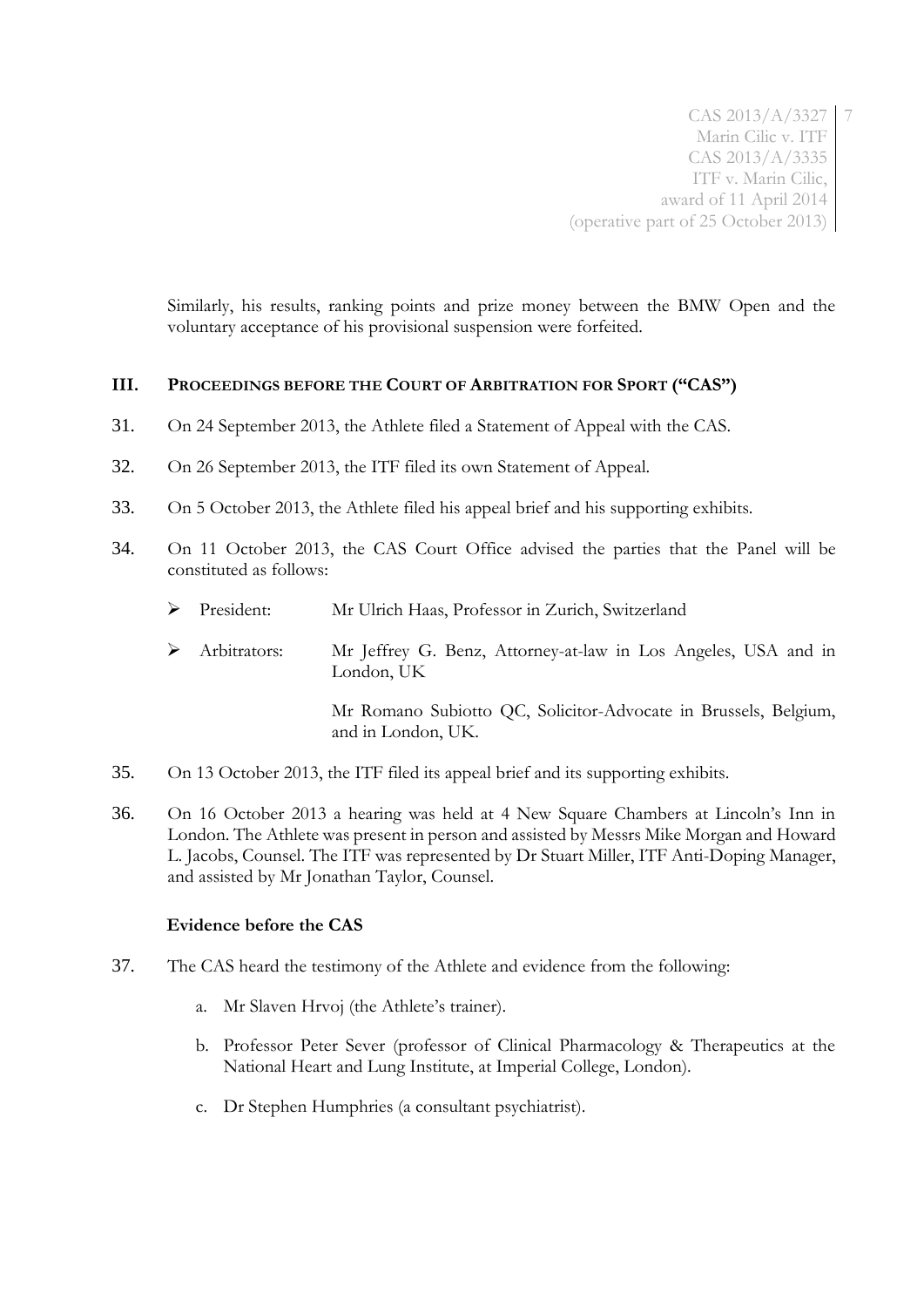- d. Mr Goran Ivanisevic (former/retired tennis player).
- e. Dr Stuart Miller Anti-Doping Manager of the ITF.
- 38. The Panel will summarise some of the main parts of the evidence below.
- 39. Mr Hrvoj explained that he had recommended to the Athlete that he should take glucose powder in order to recover more quickly after training or a match. It was quicker to take the powder than to wait for the Athlete's next meal. He also explained how he had recommended creatine to the Athlete. He confirmed that when he commented on the photo of the Coramine Glucose product in a text message in April 2013, he was doing so from a nutritional, not an anti-doping, perspective. In cross-examination, he said he would probably agree that the product was not "glucose tablets", because there was another substance (*i.e.* nikethamide) in them.
- 40. Professor Sever said in his evidence that there was very incomplete data about how long the effects of nikethamide lasted. He suggested the effects would usually last one or two hours. He said it was consistent with the historical records he had considered relating to nikethamide that the Athlete would not have noticed any stimulating effect. He said it was very unlikely it would have any such effect.
- 41. He did not consider the Coramine Glucose product to be a medicine, despite what was written on the box about it being an authorised product. He could not think of any clinical condition which he or his colleagues would prescribe it for.
- 42. Dr Humphries addressed paragraphs 105 and 106 of the Tribunal's decision. He said that the Tribunal was wrong to rely on the fact that the Athlete had been able to drive a car on 22 April 2013 as relevant to his cognitive state. He said that such an activity relied on learned behaviour. It was an activity which people under stress could undertake, but they would be more likely to make mistakes. He also said that the Athlete's cognitive function was only one part of his overall psychological disturbance at the time.
- 43. Mr Ivanisevic's evidence went to his assessment of the Athlete as a tennis player and the effect on him that would result from a 9 month suspension.
- 44. Dr Miller was asked by Mr Jacobs about various matters, such as his view of the Athlete's explanation of what happened on 22 April 2013. However, whilst Dr Miller was no doubt doing his best simply to answer the questions he was asked, such testimony seems to the Panel to be comment, rather than evidence which may assist the Panel to resolve the issues before it.
- 45. The Athlete described the history of his tennis career. He explained the stress he was suffering in and around April 2013. He spoke of his understanding of the general anti-doping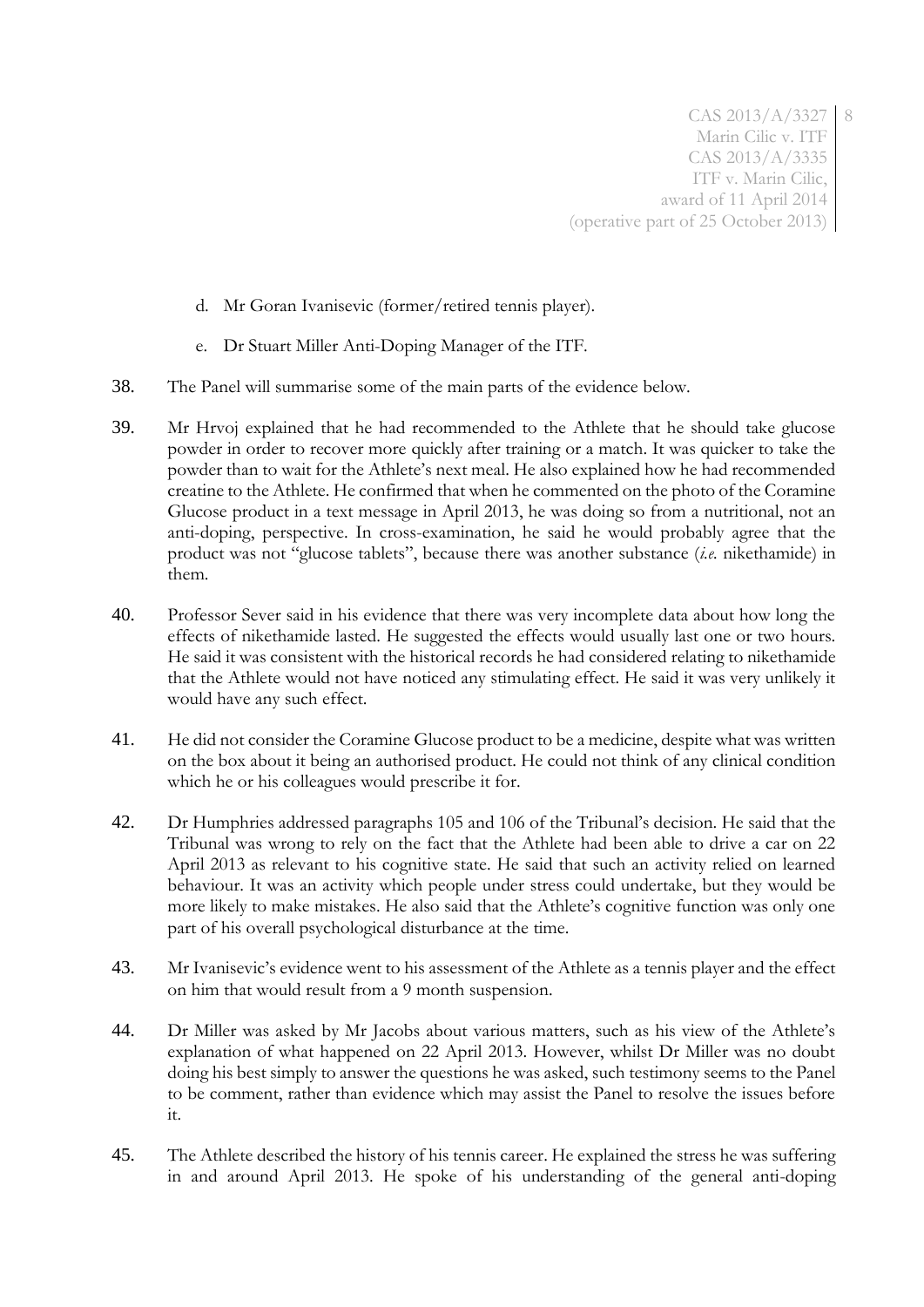obligations which he was under. He said that it did not occur to him that glucose could be considered a "supplement". It was something he would find next to chocolate and biscuits in the DM chain in Croatia.

- 46. He said that when he saw the Coramine Glucose box on 22 April 2013, he noted the two ingredients which seemed familiar – "glucose powder" and "nikethamide". He said he thought he had seen it before and that in his head he was sure what it was. He said if he had not seen it before, he would have checked. He could not recall whether he looked further down the packet. He did not look at the side panels.
- 47. He said he only saw the leaflet in June 2013, after he had received the results of the test, because he emptied the box and the leaflet came out. There had been five packs of tablets so he had not seen the leaflet when he first opened the box.
- 48. In cross-examination, the Athlete accepted that he knew some products could be contaminated. He said that he knew prohibited substances could be found in supplements and/or medications, whether or not they were purchased over the counter.
- 49. He said the main benefit of the glucose had been to improve the taste of the creatine. He had later found out that taking glucose assisted with the absorption of the creatine.
- 50. He said in his head he had been sure that the second ingredient of Coramine Glucose was nikotinamide, which was something he had only previously seen in glucose powder. He was taken to page 104 of the transcript of the hearing before the Tribunal and asked if that remained his evidence. He said that it was and that in his head he had been sure that it was nikotinamide. The Panel will discuss this factual issue in further detail below.

## **The CAS Award**

- 51. At the conclusion of the hearing, at the request of the Athlete, the Panel indicated that it would communicate the operative part of its Award to the parties, prior to communicating its reasons, as soon as possible in accordance with R59 of the Code of Sports-related Arbitration (the "Code").
- 52. The operative part of the Award was communicated to the parties on Friday 25 October 2013. This document constitutes the reasoned award of the Panel in respect of both the Athlete's appeal and the ITF's appeal.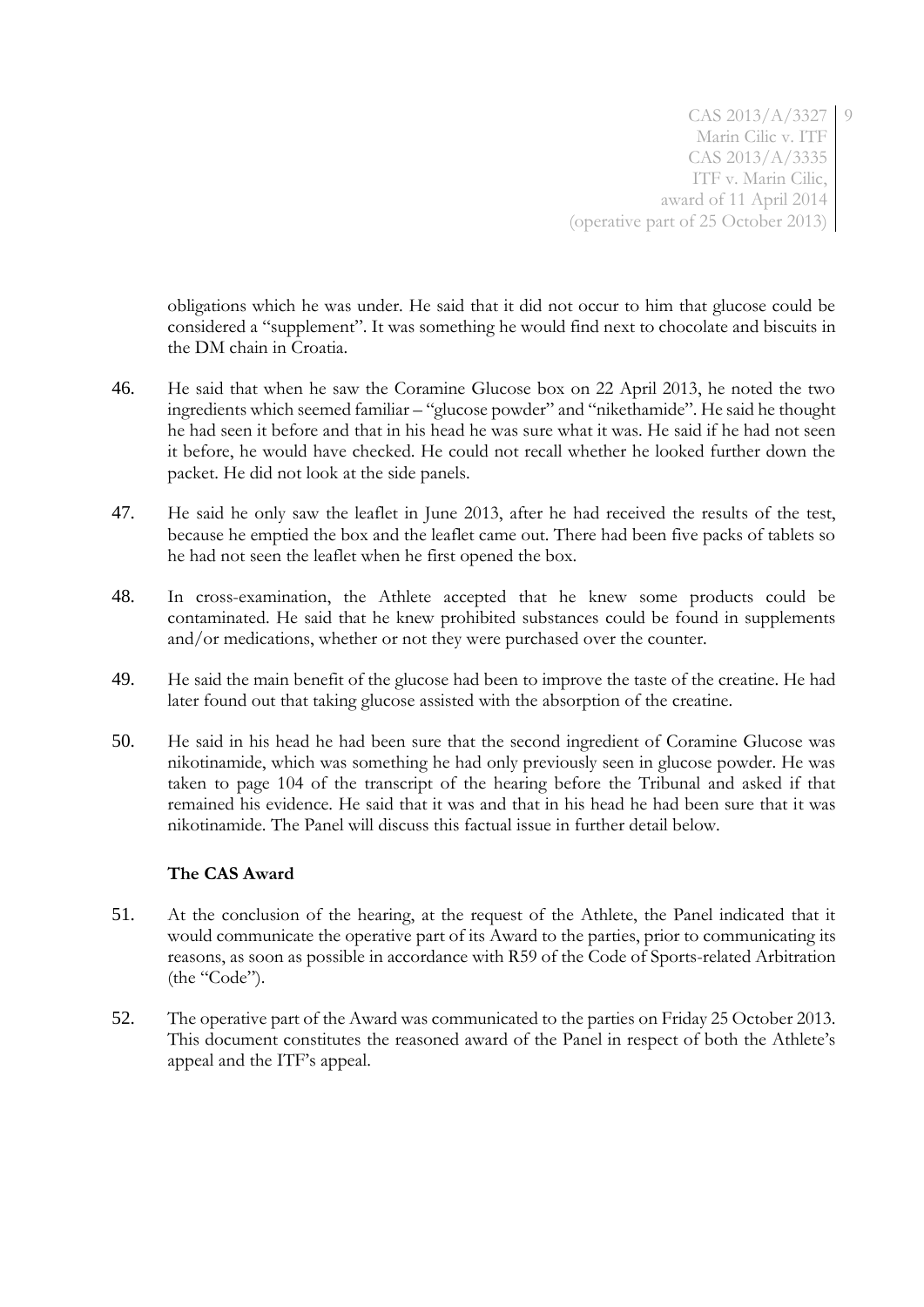#### **IV. SUBMISSIONS OF THE PARTIES**

#### **The Athlete's submissions**

- 53. In his Appeal Brief, the Athlete requested relief as follows:
	- *12.2 The Appellant respectfully requests that the CAS grants the following relief:*
		- *(a) annulment of the Decision of the IADT.*
		- *(b) confirmation that:*
			- *(i) any sanction imposed on him be limited to a warning and a reprimand and no period of ineligibility (notwithstanding the fact that the Appellant will already have served over 3 months' of a provisional suspension by the date of the appeal hearing);*
			- *(ii) the only results to be disqualified and ranking points to be forfeited will be those of 1 May 2013; and*
			- *(iii) all results, ranking points and prize money earned between 2 May 2013 and 26 June 2013 (inclusive) are undisturbed (and therefore reinstated).*
	- *12.3 An order that the ITF reimburses the Player' legal costs*
- 54. The Athlete's submissions, in essence, may be summarized as follows:
	- (a) The Athlete's breach was of a purely technical nature:
		- a. Nikethamide is prohibited only in competition because its effects are transient.
		- b. The Athlete inadvertently ingested nikethamide out of competition, when it was perfectly legal for him to do so. His inadvertent "use" was therefore not a violation of any rule.
		- c. There was no nikethamide in the Athlete's system by the time he played his match on 1 May 2013. All that remained in his system were traces of the metabolite Nethylnicotinamide, which is not a prohibited substance.
	- (b) The Athlete's degree of fault should be considered in the context of the circumstances leading up to the breach. Relevant circumstances include:
		- a. The Athlete's understanding and experience of glucose as an everyday, natural sugar product.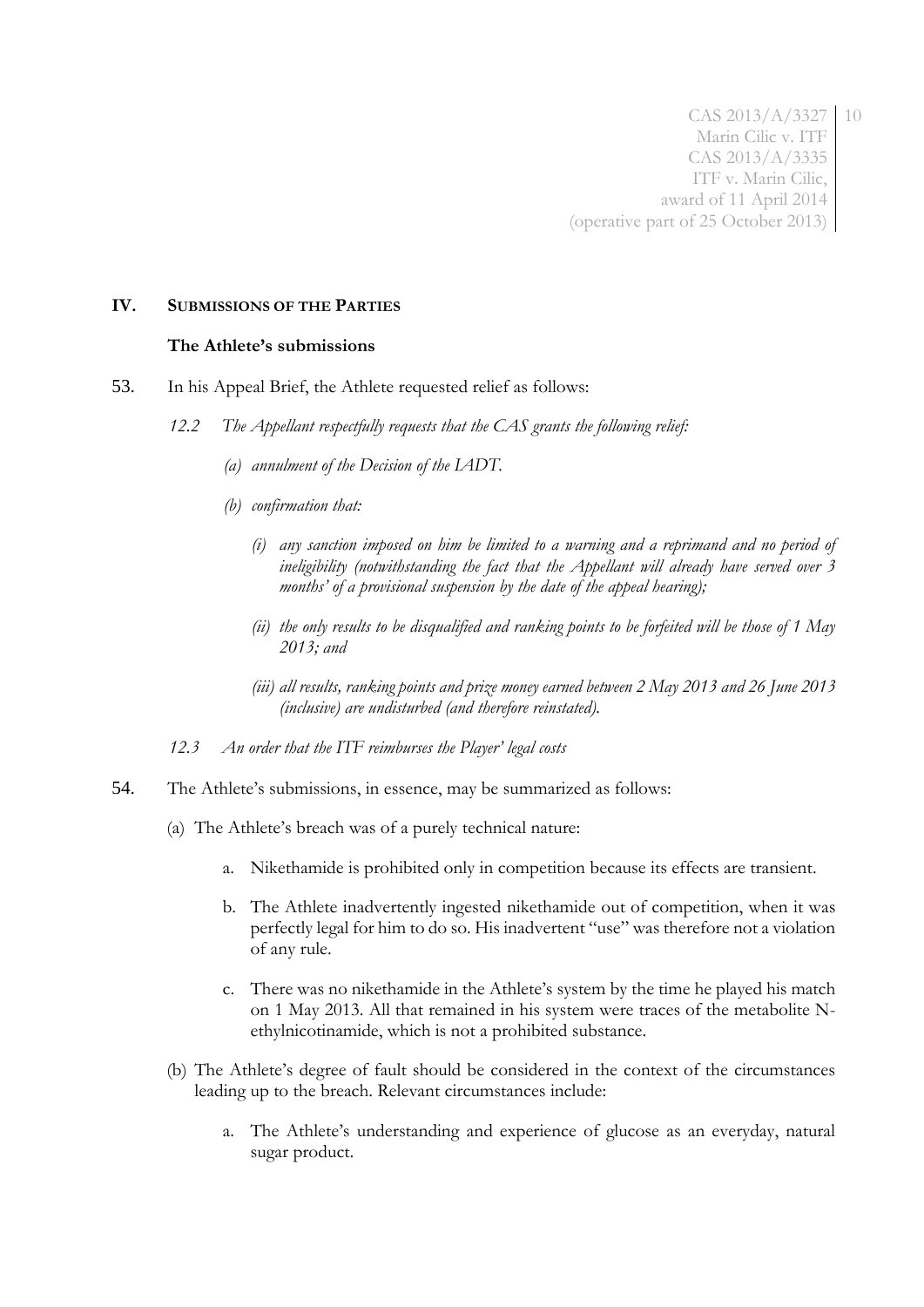- b. The nature of glucose as compared to other types of supplements which might ordinarily heighten suspicions such as "JACK3D" and "Hyperdrive".
- c. The fact that the Athlete had started to take glucose approximately two years previously upon recommendation from his trainer, had checked then that the ingredients of glucose powder were safe for him to take and had never previously had any incident.
- d. The Athlete had also previously taken glucose tablets during Davis Cup matches without incident.
- e. The fact that glucose tablets are commonly and openly used among tennis players both on the Tour generally and within the Athlete's training group, which would have reassured the Athlete about use of the tablets.
- f. The extraordinary coincidence that the legal vitamin "nikotinamid" ("nicotinamide" in English), an ingredient of the glucose powder the Athlete had been taking for two years, is a metabolite of "nikethamide" and that the two words sound phonetically similar and look alike.
- g. The Athlete is generally careful about what he ingests and is not cavalier about his anti-doping obligations.
- h. The substance was ingested out of competition and is not prohibited out of competition. It was ingested five days before the Athlete was due to play his next competitive match.
- i. The offending glucose tablets looked and tasted the same as glucose tablets the Athlete had previously taken. He did not notice any side effects which might have raised suspicions.
- (c) With regard to the degree of care, the Athlete:
	- a. Did not seek a finding of "no fault or negligence".
	- b. Did seek a finding that his degree of fault or negligence was, in the circumstances, small. He believed he had fulfilled his anti-doping obligations by virtue of the fact that:
		- i. The glucose tablets came from a trustworthy source a pharmacy next to Monte Carlo Country Club that the Athlete's family knew well. The product was sold without any prescription.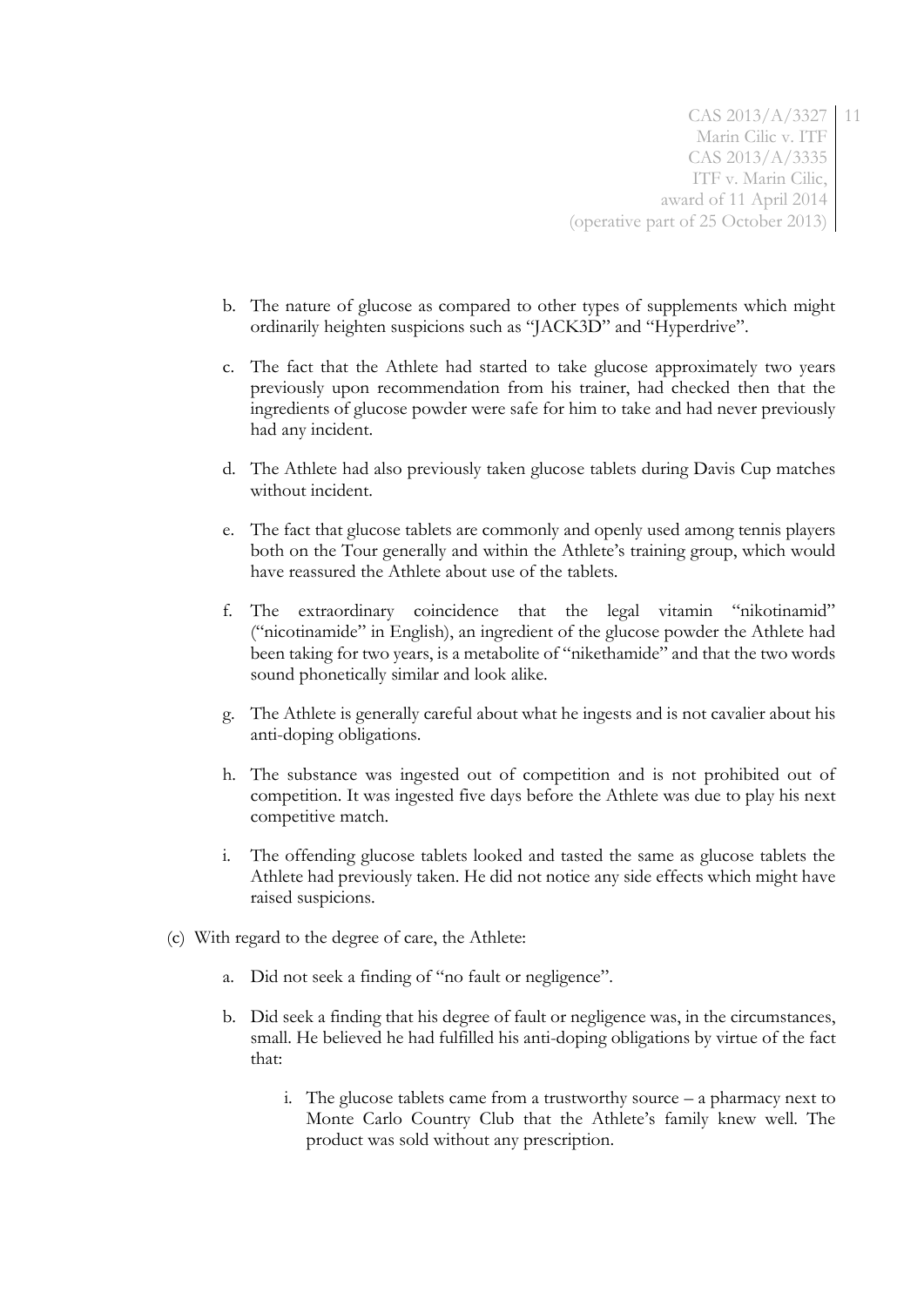- ii. The Athlete's mother checked with the pharmacy before purchasing the product that the product was safe for a professional tennis player to take.
- iii. The Athlete made his own visual check of the ingredients listed on the front of the packaging. There were just two ingredients "glucose" and "nikethamide". The Athlete instantly believed they were "glucose" and "nikotinamid" (an ingredient of the glucose powder which he had been taking for the two past years). As a result, he did not take any additional steps.
- iv. The Athlete sent a photo of the package to his trainer, who did not raise any concerns.
- v. The Athlete did not notice the leaflet contained in the package (which stated that the tablets contained an "active product which could a positive test in case of an anti-doping control") until 13 June 2013.
- c. Relied on the fact that he was in the midst of a particularly stressful period in his life (with regards to the relationship with his coach, Mr Brett, as outlined above).
- (d) Any sanction must be proportionate to the harm caused, bearing in mind the rule which has been breached. In this case:
	- a. The substance was ingested out of competition, which was not in itself a breach of a rule.
	- b. There was no nikethamide in the Athlete's system by 1 May 2013, only a trace of its metabolite.
	- c. The metabolite N-ethylnicotinamide could not have positively affected the Athlete's performance at his match on 1 May 2013, which in any event he lost.
	- d. No sporting advantage was sought and none was obtained.
- (e) The case before the CAS was different to that before the Tribunal. In particular, the Athlete had not explained to the Tribunal the fact that was present in the Athlete's sample was not nikethamide itself, but a metabolite of it.
- (f) There were similarities between this case and the cannabis cases in that the substance was prohibited only within competition. But this case should be treated even more leniently, because in those cases, the athlete a) had acted against the law and b) knew that the product was banned in competition.
- (g) In a case involving an inadvertent breach, the sanction should be lower.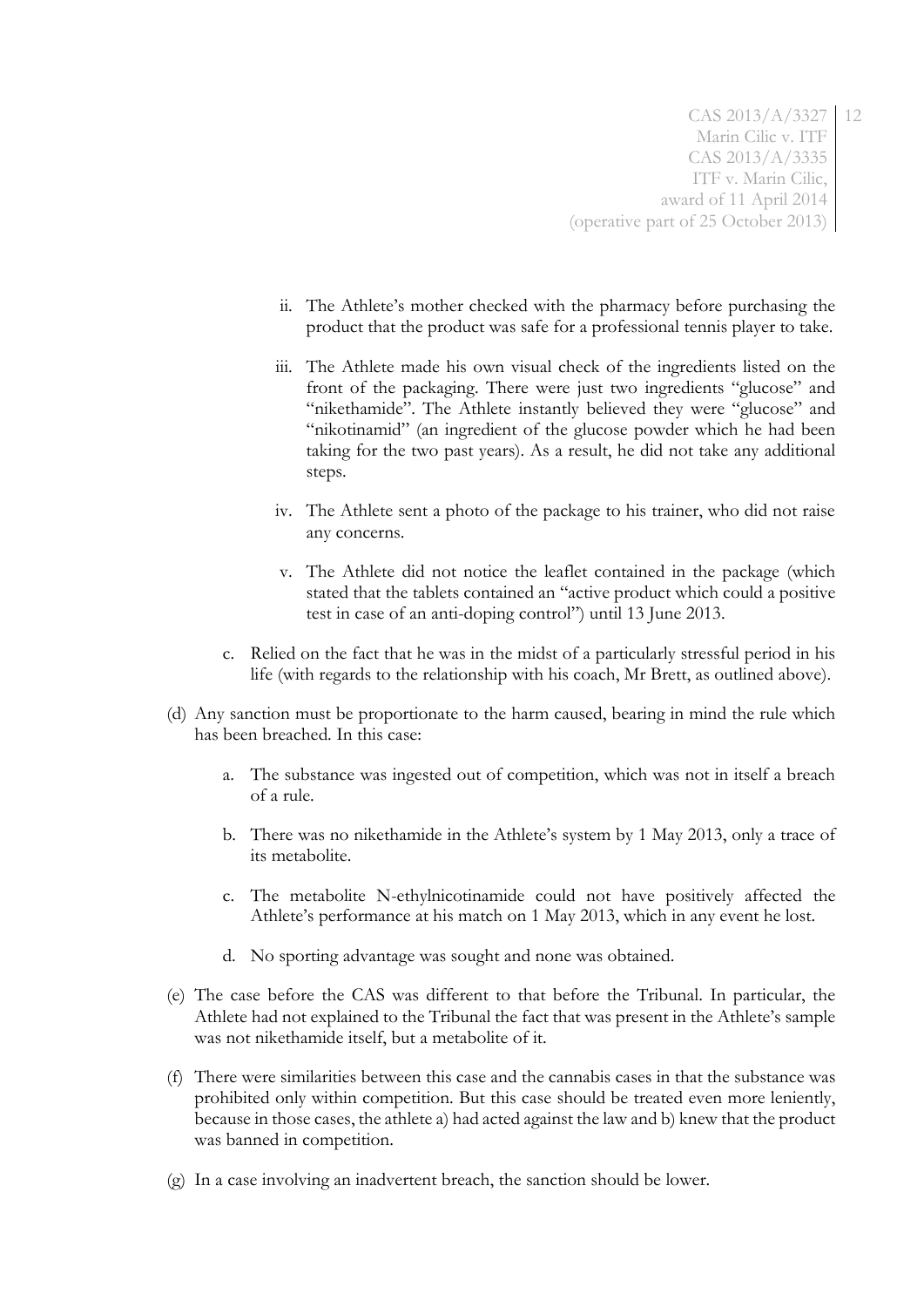(h) The CAS should not forget that the Athlete was an individual who had already suffered serious consequences in terms of his drop in rankings and the characterization of him in the media. Proportionality was a factor.

## **The ITF's submissions**

- 55. In its Answer brief and Appeal Brief, the ITF requested as follows:
	- *65. For the reasons set out above, the ITF respectfully requests that the CAS Panel uphold the ITF's appeal, dismiss Mr Cilic's appeal, and:*
		- *65.1 confirm Mr Cilic's commission of an anti-doping violation under TADP Art 2.1 (presence of a metabolite of nikethamide, a banned stimulant, in the urine sample collected from Mr Cilic immediately after his match at the ATP tournament in Munich on 1 May 2013);*
		- *65.2 confirm the automatic disqualification of Mr Cilic's results from the Munich event, and forfeiture of the points and prize money he won there, in accordance with TADP Art 9.1;*
		- *65.3 impose a period of ineligibility on Mr Cilic under TADP Art 10.4 that is commensurate with Mr Cilic's degree of fault; and*
		- *65.4 (if it back-dates the commencement of his ban to 1 May 2013) confirm the disqualification of Mr Cilic's results obtained between that date and 26 June 2013 (the date he accepted a provisional suspension), and forfeiture of the points and prize money that he won by those results, in accordance with TADP Art 10.8.*
- 56. The ITF's submissions may be summarized as follows:
	- (a) The sanction to be imposed must be based solely on the Athlete's fault. In this context, the CAS Panel had to consider (according to the Code and the CAS decisions on the Code):
		- a. The extent to which the Athlete departed from his duty to use utmost caution to keep prohibited substances out of his body.
		- b. To the extent that the Athlete failed to use utmost caution, whether there was a valid excuse for that failure.
	- (b) The CAS Panel should not consider:
		- a. The extent to which the Athlete's ingestion of nikethamide did or did not enhance his performance.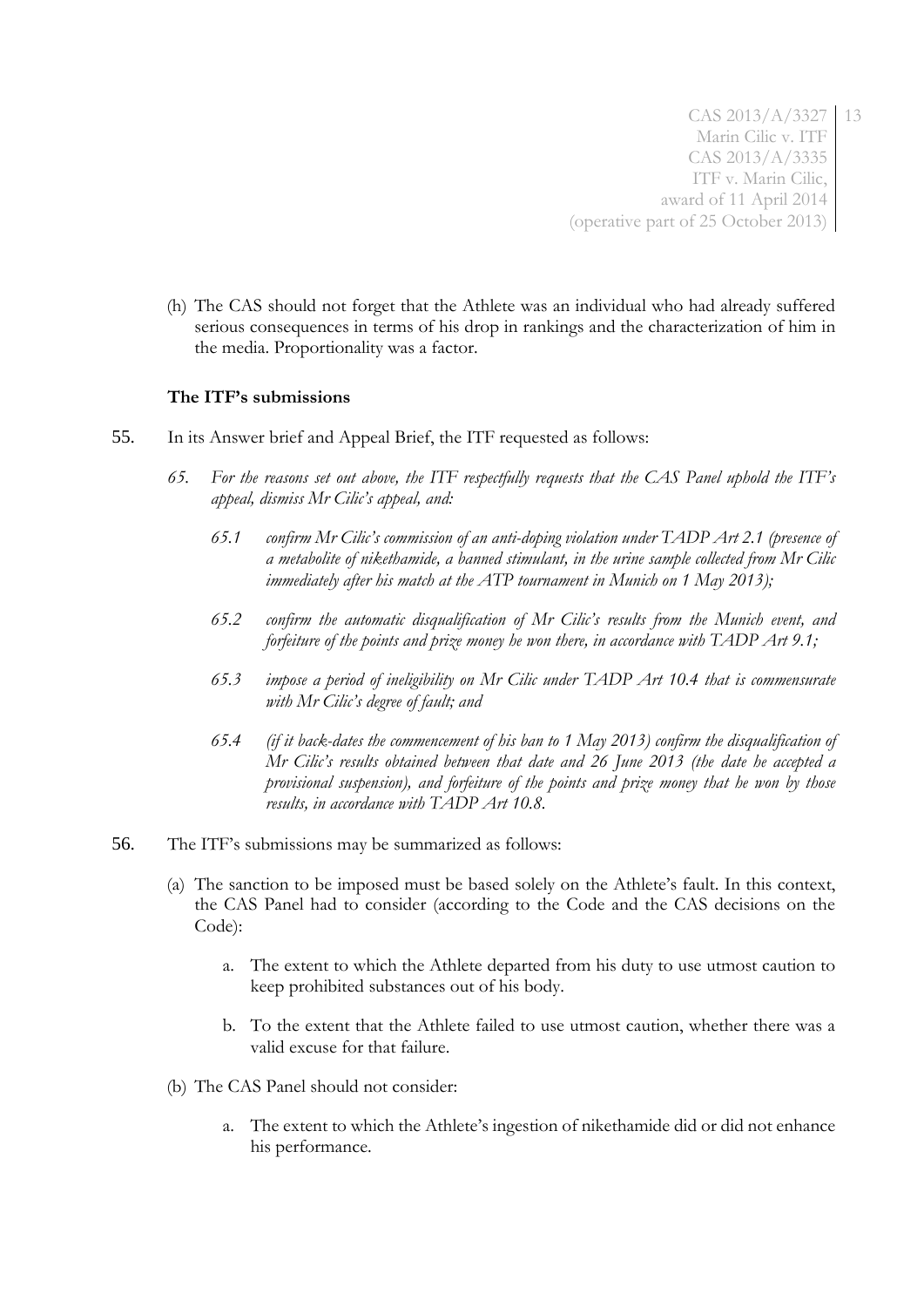- b. The extent to which he is sorry for what happened.
- c. The adverse impact (financial or otherwise) he will suffer from being excluded from the sport for a period.
- (c) As to the extent to which the Athlete departed from his duty to use utmost caution, the ITF stated: the only step the Athlete took to check that the Coramine Glucose tablets did not contain any prohibited substances was to read the list of ingredients on the front of the package. He did not read the side panels or back of the packet. He did not read the information leaflet inside the packet. He did not use his ITF wallet card or call the ITF product helpline. He did not call the Croatian Olympic Committee. He did not search the name of the product or its ingredients on the internet. Taking any of the above steps would have alerted him to the fact that nikethamide was a prohibited substance.
- (d) The Athlete's duty of care should relate to the kind of product he was taking. Whilst this was not a product such as "Bodysurge", nor was it glucose. It was a medication. It was taken to help the Athlete absorb creatine. The purpose in taking the tablet was an important factor.
- (e) As to why the Athlete departed from his duty to use utmost caution, the ITF submitted as follows:
	- a. The Athlete could not plead lack of experience or education.
	- b. The reassurances his mother received were vague and nothing was known about the pharmacist's qualifications. It was wrong to draw comfort from such reassurances.
	- c. The advice from his trainer that Coramine Glucose was "fine" to take was in the context of nutritional advice, not anti-doping advice, and therefore irrelevant.
	- d. Though the Athlete had said that he thought Coramine Glucose was just sugar, he knew it was not, because he had seen the reference to nikethamide as an ingredient. Further, he knew that glucose powder generally may contain prohibited substances.
	- e. It was unreasonable to assume that, because 'nicethamide' 'looked familiar', it was the same as the product the Athelete was familiar with. The Coramine Glucose tablets were completely different from the Athlete's usual powder in terms of form, source, manufacturer, name and packaging. The box stated the product was a 'medicament'. There were 'red flags' to warn the Athlete.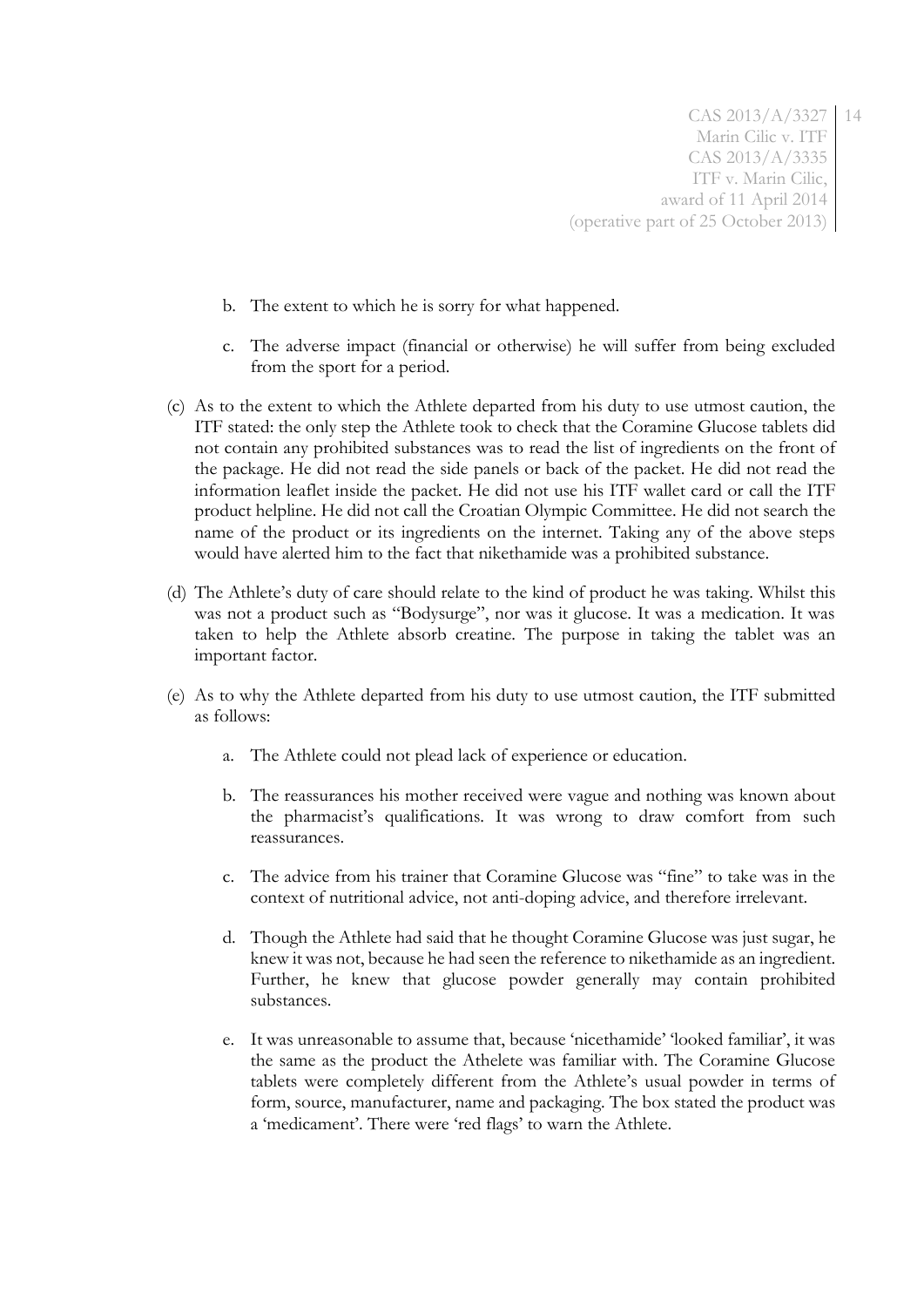- f. It would have been very easy for the Athlete to check his assumption. The ITF circulates a wallet card to each player with a list of prohibited substances for just this kind of situation.
- (f) As to the ITF's appeal case, it submitted that given the Tribunal's findings it could not understand how the Tribunal arrived at a suspension term of 9 months and not a higher term. In its written brief, the ITF did not seek to persuade the CAS to impose a specific term of even a range within which we could find a correct term. By default, the ITF's submission was that the appropriate term was between 10 and 24 months. At the start of the hearing the Panel invited the ITF to do so. In its closings, the ITF said that the proper term should be in the upper half of the range available to the Panel, which is to say between 12 and 24 months. Mr Taylor then added that this was not a case in which 24 months would be appropriate. Accordingly, the Panel took the ITF's submission to be that the Athlete should have been suspended for between 12 and 23 months.
- (g) In closing submissions the ITF:
	- a. Expressed concern that the Athlete's evidence had changed since the hearing before the Tribunal. Mr Taylor said that in the hearing below the Athlete had said he had checked the product to ensure that there were no prohibited substances in it and his mother had done the same. He said that the Athlete had said in his written evidence that nicethamide looked familiar and he had assumed it was the same as nikotinamid. He asked us to consider the Tribunal's findings and explain why we disagreed with them, if we did.
	- b. Said that proportionality was not relevant.
	- c. Submitted that the purposes here were to hide the taste of creatine and to improve its absorption. These purposes were relevant to the amount of care needed, the risk of prohibited substances being in the product and the steps the athlete needs to take.
	- d. Relied on the fact that the Tribunal below had characterized the Athlete's mistake as highly careless.
	- e. Said that any stress the Athlete was under should be given little weight.

## **V. JURISDICTION**

57. Article R47 of the Code provides as follows:

*"An appeal against the decision of a federation, association or sports-related body may be filed with the CAS insofar as the statutes or regulations of the said body so provide or as the parties have concluded a specific*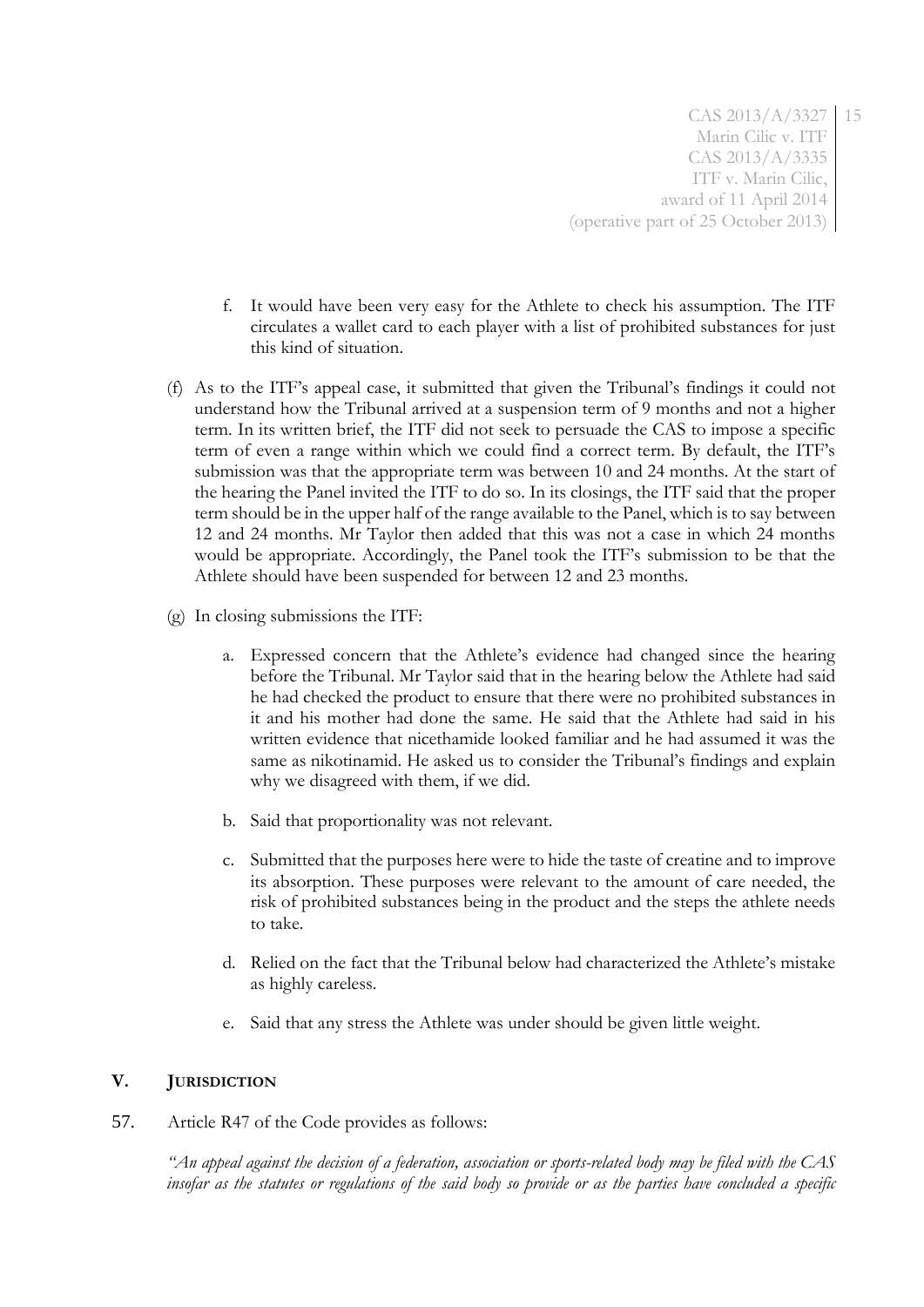*arbitration agreement and insofar as the Appellant has exhausted the legal remedies available to him prior to the appeal, in accordance with the statutes or regulations of the said sports-related body"*.

The parties relied on Article 12 of the Programme as conferring jurisdiction on the CAS.

- 58. According to Article R57 of the Code the Panel shall have full power to review the facts and the law. It may issue a new decision which replaces the decision challenged or annul the decision and refer the case back to the previous instance.
- 59. In light of the foregoing, the CAS has jurisdiction to rule on the present matter.

## **VI. ADMISSIBILITY**

60. Article R49 of the Code provides as follows:

*"In the absence of a time limit set in the statutes or regulations of the federation, association or sports-related*  body concerned, or of a previous agreement, the time limit for appeal shall be twenty-one days from the receipt *of the decision appealed against. After having consulted the parties, the Division President may refuse to entertain an appeal if it is manifestly late".*

- 61. Although the Tribunal informed the parties of the operative part of its decision on 13 September 2013 (the day of the hearing), its reasoned decision was transmitted to the parties on 23 September 2013. The Athlete's appeal is dated 24 September 2013 and the ITF's appeal is dated 26 September 2013.
- 62. Therefore both appeals have been brought within time and are admissible.

## **VII. APPLICABLE LAW**

63. Article R58 of the Code provides as follows:

*"The Panel shall decide the dispute according to the applicable regulations and the rules of law chosen by the parties or, in the absence of such a choice, according to the law of the country in which the federation, association or sports-related body which has issued the challenged decision is domiciled or according to the rules of law, the application of which the Panel deems appropriate. In the latter case, the Panel shall give reasons for its decision".*

64. Accordingly, the Panel decide this dispute with reference to the Programme and, given the fact that the ITF is domiciled in England, subsidiarily the law of England & Wales. Neither party took issue with this approach.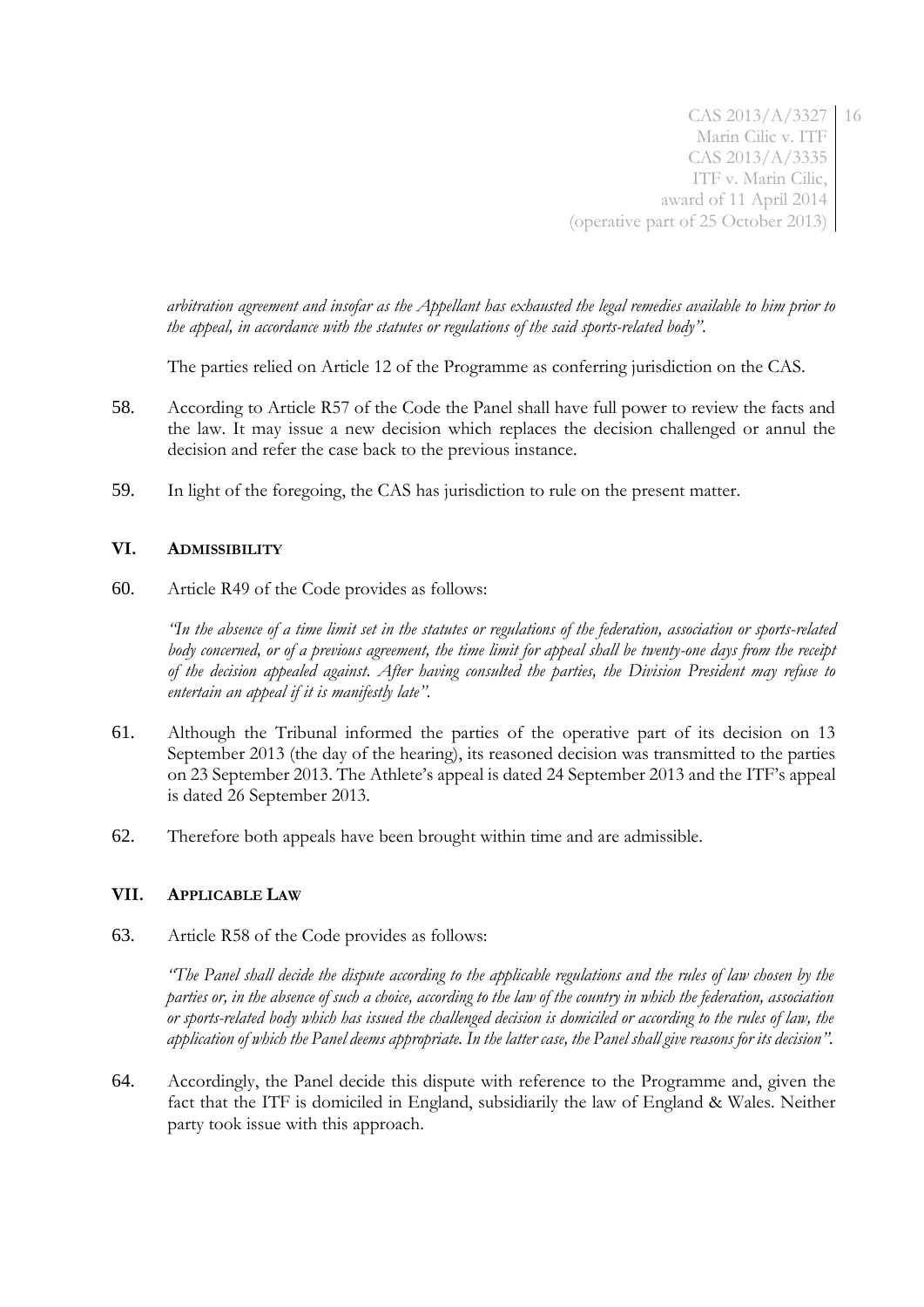# **VIII. MERITS**

- 65. Both Parties agree that Article 10.4 of the Programme is applicable in the case at hand, since nikethamide is a Specified Substance within the meaning of the provision and because the Athlete had established how the prohibited substance had entered his system. Furthermore, both Parties are in agreement that the Athlete did not act with the intent to enhance his sport performance.
- 66. The ITF made clear in its submissions that, whether it was successful or not in this case, it would welcome guidance on how to approach the determination of sanctions within the 0-24 month range specified in Article 10.4. It invited the setting out of principles which could guide a hearing panel's discretion to encourage consistency. The Panel has accepted that invitation, since it agrees that it would be helpful to have guidelines to assist stakeholders when considering the application of Article 10.4.

## **A. Principles of general application**

- *a. Introduction*
- 67. Article 10.4 of the Programme reads as follows:

*Elimination or Reduction of the Period of Ineligibility for Specified Substances under Specified Circumstances:*

*10.4.1 Where the Participant can establish how a Specified Substance entered his/her body or came into his/her possession and can further establish, to the comfortable satisfaction of the Independent Tribunal, that such Specified Substance was not intended to enhance the Player's sport performance or to mask the Use of a performance enhancing substance, the period of Ineligibility established in Article 10.2 shall be replaced (assuming it is the Participant's first antidoping offence) with, at a minimum, a reprimand and no period of Ineligibility, and at a maximum, a period of Ineligibility of two (2) years.*

*10.4.2 To qualify for any elimination or reduction under this Article, the Participant must produce corroborating evidence in addition to his/her word that establishes, to the comfortable satisfaction of the Independent Tribunal, the absence of an intent to enhance sport performance or to mask the Use of a performance-enhancing substance.*

*10.4.3 Where the conditions set out in Articles 10.4.1 and 10.4.2 are satisfied, the Participant's degree of fault shall be the criterion considered in assessing any reduction of the period of Ineligibility.*

68. Its origin can be traced to the World Anti-Doping Code 2009 ("WADC"), and it is a mandatory provision required to be adopted in the internal anti-doping rules of all international sports federations who are bound by the World Anti-Doping Code.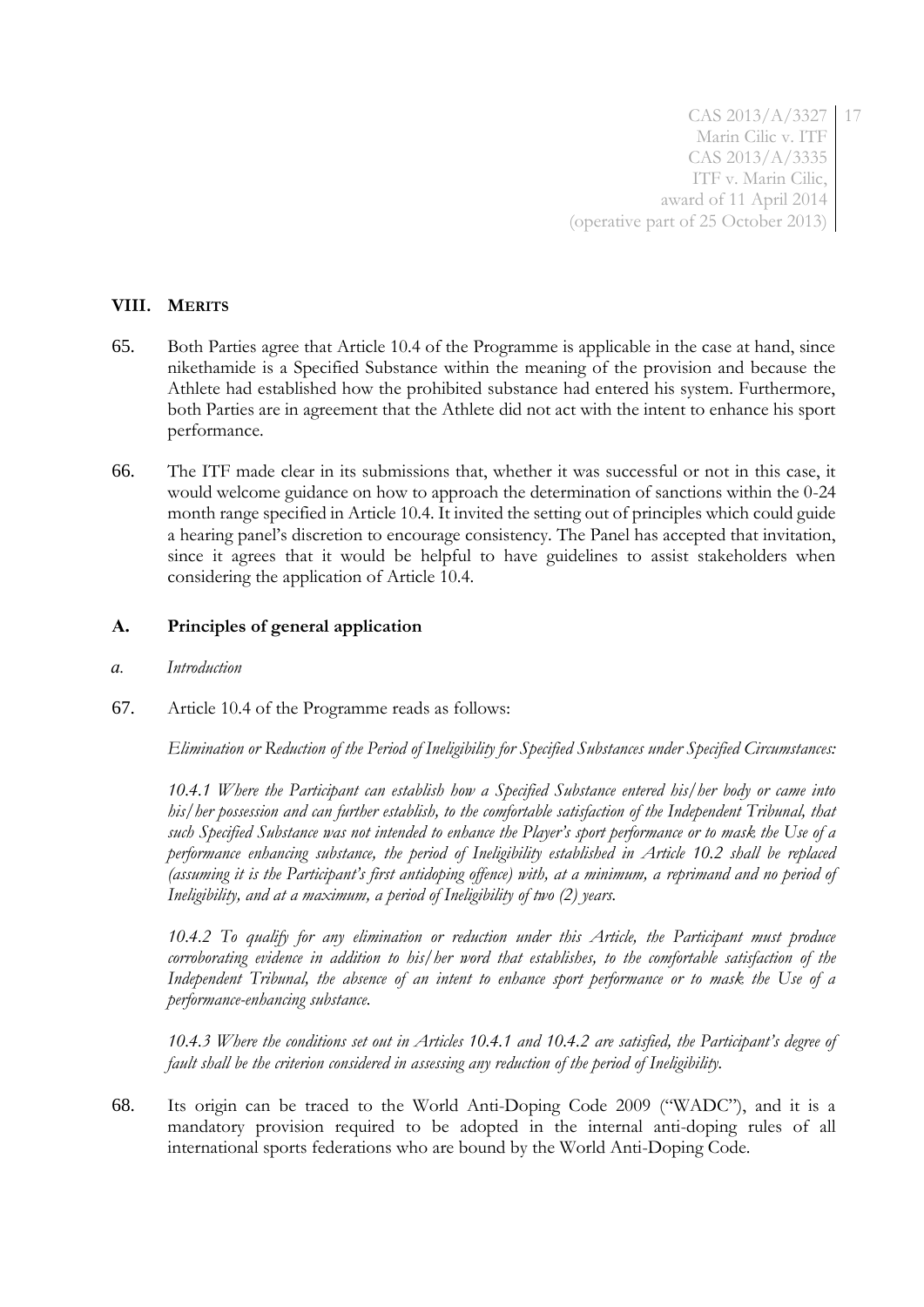## *b. Principles applicable to the length of the period of ineligibility*

- 69. The breadth of sanction is from  $0 24$  months. As Article 10.4 says, the decisive criterion based on which the period of ineligibility shall be determined within the applicable range of sanctions is fault. The Panel recognises the following degrees of fault:
	- a. Significant degree of or considerable fault.
	- b. Normal degree of fault.
	- c. Light degree of fault.
- 70. Applying these three categories to the possible sanction range of  $0 24$  months, the Panel arrive at the following sanction ranges:
	- a. Significant degree of or considerable fault: 16 24 months, with a "standard" significant fault leading to a suspension of 20 months.
	- b. Normal degree of fault: 8 16 months, with a "standard" normal degree of fault leading to a suspension of 12 months.
	- c. Light degree of fault:  $0 8$  months, with a "standard" light degree of fault leading to a suspension of 4 months.
- 71. In order to determine into which category of fault a particular case might fall, it is helpful to consider both the objective and the subjective level of fault. The objective element describes what standard of care could have been expected from a reasonable person in the athlete's situation. The subjective element describes what could have been expected from that particular athlete, in light of his personal capacities.
- 72. The Panel suggests that the objective element should be foremost in determining into which of the three relevant categories a particular case falls.
- 73. The subjective element can then be used to move a particular athlete up or down within that category.
- 74. Of course, in exceptional cases, it may be that the subjective elements are so significant that they move a particular athlete not only to the extremity of a particular category, but also into a different category altogether. That would be the exception to the rule, however.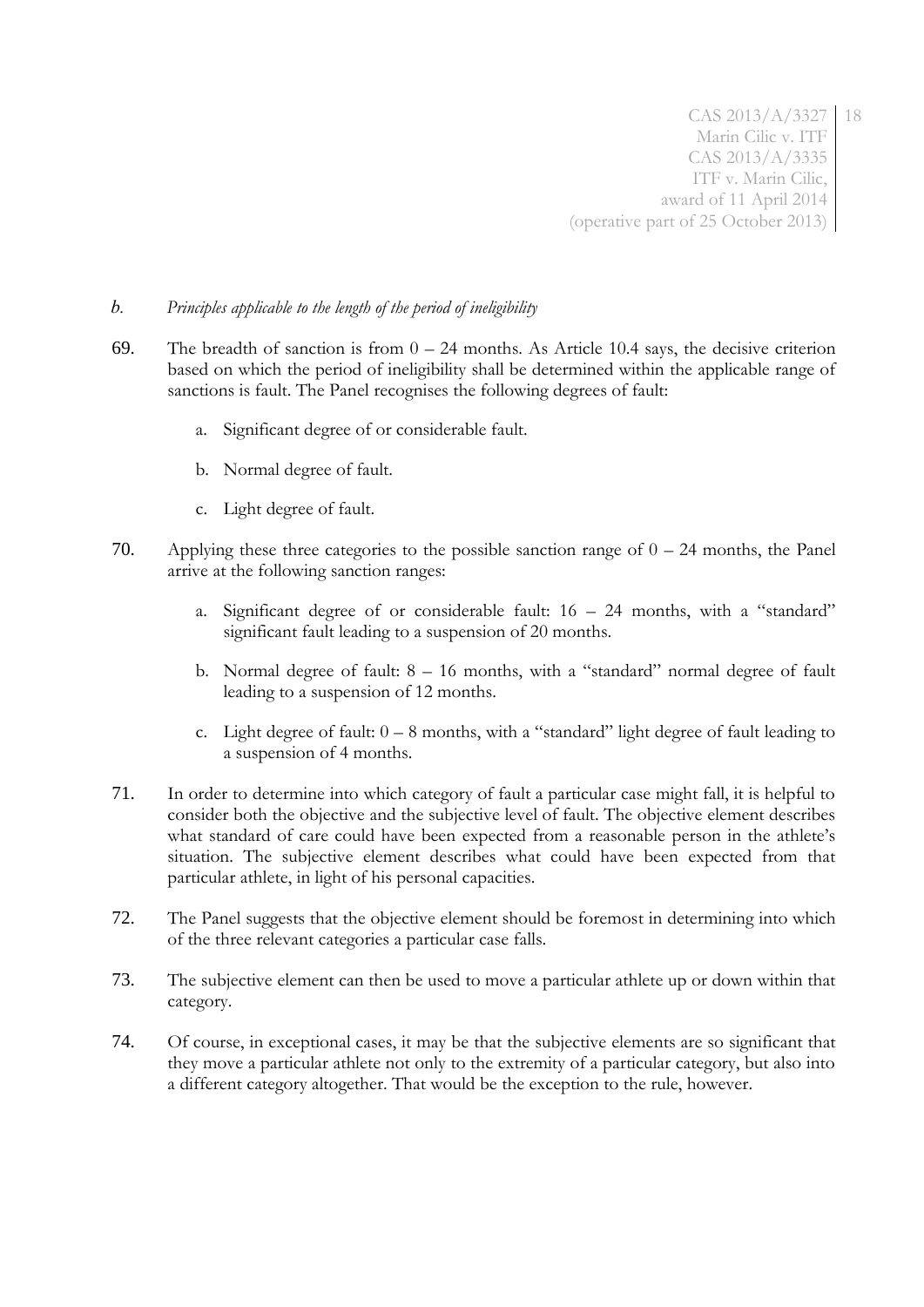#### *aa) The objective element of the level of fault*

At the outset, it is important to recognise that, in theory, almost all anti-doping rule violations relating to the taking of a product containing a prohibited substance could be prevented. The athlete could always (i) read the label of the product used (or otherwise ascertain the ingredients), (ii) cross-check all the ingredients on the label with the list of prohibited substances, (iii) make an internet search of the product, (iv) ensure the product is reliably sourced and (v) consult appropriate experts in these matters and instruct them diligently before consuming the product.

- 75. However, an athlete cannot be reasonably expected to follow all of the above steps in every and all circumstances. Instead, these steps can only be regarded as reasonable in certain circumstances:
	- a. For substances that are prohibited at all times (both in and out-of-competition), the above steps are appropriate, because these products are particularly likely to distort competition. This follows from Article 4.2.1 WADC which states: *"The Prohibited List shall identify those Prohibited Substances and Prohibited Methods which are prohibited as doping at all time (both In-Competition and Out-of-Competition) because of their potential to enhance performance in future Competitions …"*. As a result, an athlete must be particularly diligent and, thus, the full scale of duty of care designed to prevent the athlete from ingesting these substances must apply.
	- b. For substances prohibited in-competition only, two types of cases must be distinguished:
		- i. The prohibited substance is taken by the athlete in-competition. In such a case, the full standard of care described above should equally apply.
		- ii. The prohibited substance is taken by the athlete out-of-competition (but the athlete tests positive in-competition). Here, the situation is different.

The difference in the scenario (b ii) where the prohibited substance is taken out-of-competition is that the taking of the substance itself does not constitute doping or illicit behaviour. The violation (for which the athlete is at fault) is not the ingestion of the substance, but the participation in competition while the substance itself (or its metabolites) is still in the athlete's body. The illicit behaviour, thus, lies in the fact that the athlete returned to competition too early, or at least earlier than when the substance he had taken out of competition had cleared his system for drug testing purposes in competition. In such cases, the level of fault is different from the outset. Requiring from an athlete in such cases not to ingest the substance at all would be to enlarge the list of substances prohibited at all times to include the substances contained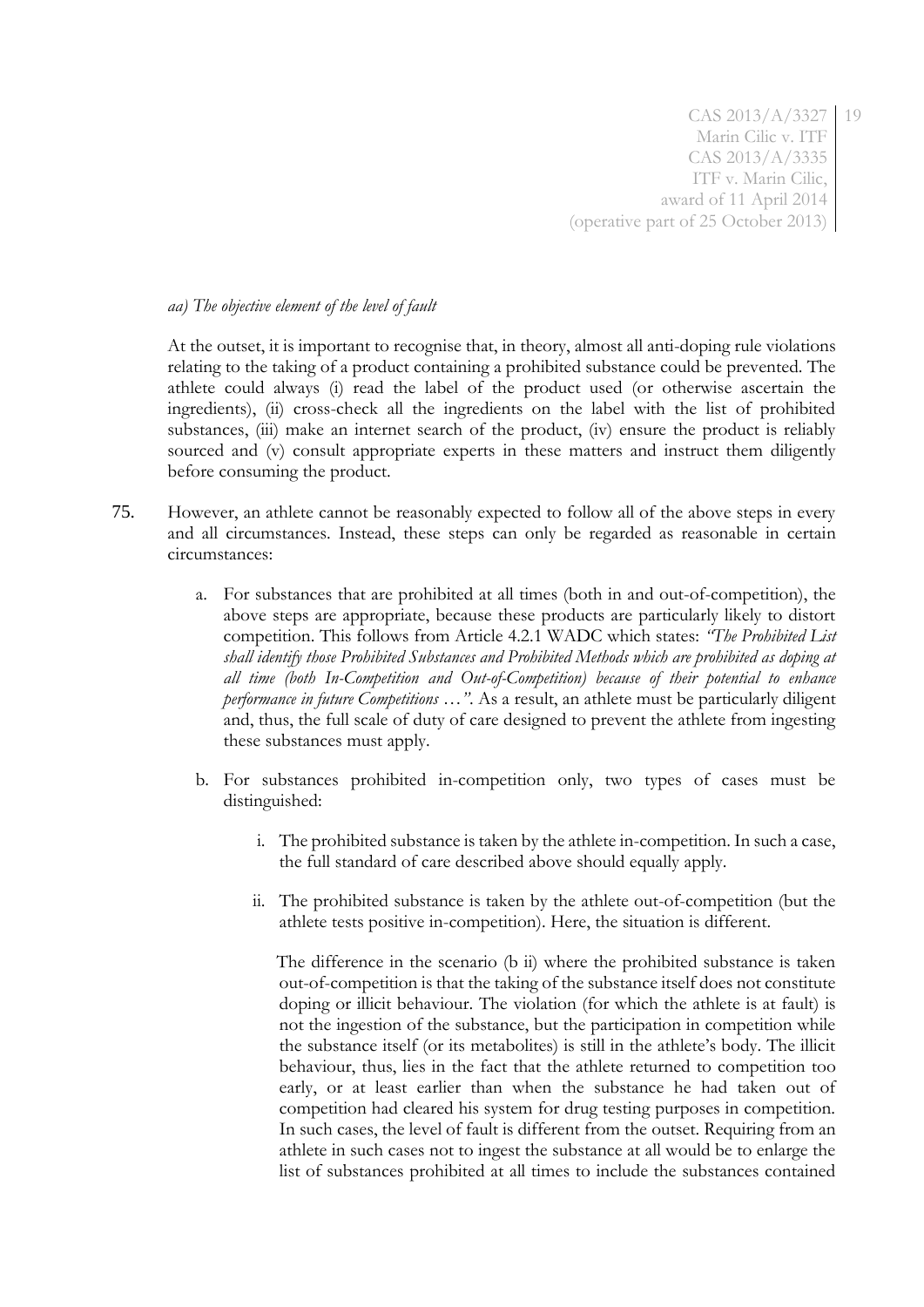in the in-competition list. CAS jurisprudence supports the view that the level of fault in case (b ii) differs. The Panel in this respect is mindful of the decision in the case CAS 2011/A/2495 in which it is held:*"Of course the athlete could have refrained from using the [product] at all, but it can hardly be a fault (or at least a significant one) to use a substance which is not prohibited"* (para 8.26). It follows from this that if the substance forbidden in-competition is taken out-of-competition, the range of sanctions applicable to the athlete is from a reprimand to 16 months (because, in principle, no significant fault can be attributed to the athlete). The Panel would, however, make two exceptions to this general rule. The principle underlying the two exceptions is that they are instances of an athlete who could easily make the link between the intake of the substance and the risks being run. The two exceptions are:

(α) Where the product that is advertised/sold/distributed as "performance enhancing". Here a particular danger arises, that calls for a higher duty of care. If  $-$  eg  $-$  the athlete ingests a product called "Muscle Pro" or a product that is designed and/or advertised to be sold to body builders, then the athlete has to comply with a higher duty of care. The decisive criterion is not whether the substance is a supplement, because that word is devoid of any helpful meaning in this context. Instead, the decisive criterion is the purpose of the product (which is usually to be ascertained by considering how it is advertised on the box or discussed on the internet or used by the community in practice).

(β) Where the product is a medicine designed for a therapeutic purpose. Again, in this scenario, a particular danger arises, that calls for a higher duty of care. This is because medicines are known to have prohibited substances in them. Not everything which is purchased in a pharmacy, however, is a "medicine", within the terms used here (see CAS 2011/A/2495, para. 8.19). For example, a caffeine pill taken by an athlete out-of-competition to stay awake or to overcome tiredness (and containing a substance prohibited in-competition) is not a medicine (see CAS 2011/A/2495, para 8.18 and CAS 2013/A/3075, para 9.6).

*bb) The subjective element of the level of fault*

76. Whilst each case will turn on its own facts, the following examples of matters which can be taken into account in determining the level of subjective fault can be found in CAS jurisprudence (cf. also DE LA ROCHEFOUCAULD E., CAS Jurisprudence related to the elimination or reduction of the period of ineligibility for specific substances, CAS Bulletin 2/2013, p. 18, 24 et seq.):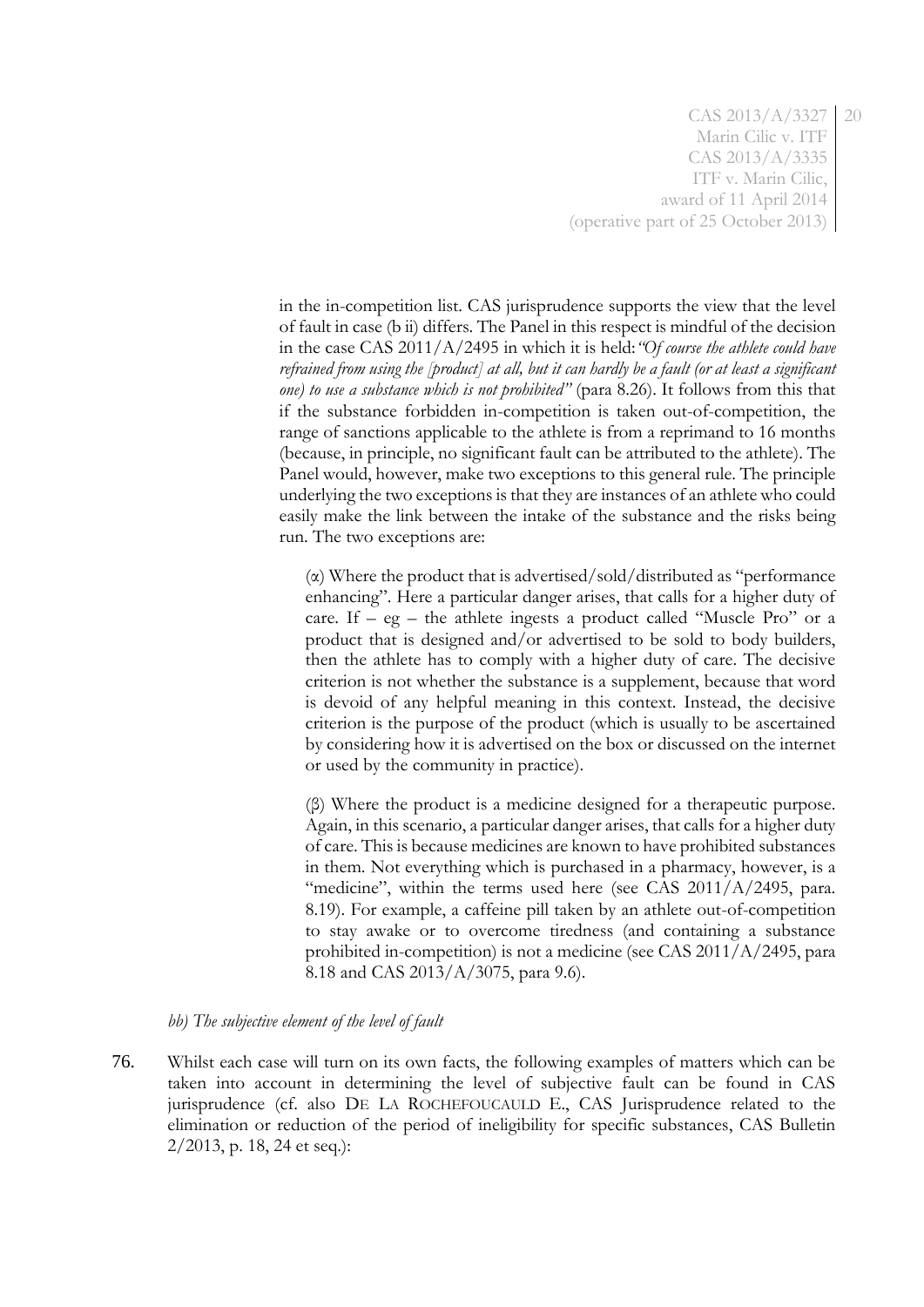- a. An athlete's youth and/or inexperience (see CAS 2011/A/2493, para 42 et seq; CAS 2010/A/2107, para. 9.35 et seq.).
- b. Language or environmental problems encountered by the athlete (see CAS 2012/A/2924, para 62).
- c. The extent of anti-doping education received by the athlete (or the extent of antidoping education which was reasonably accessible by the athlete) (see CAS 2012/A/2822, paras 8.21, 8.23).
- d. Any other "personal impairments" such as those suffered by:
	- i. an athlete who has taken a certain product over a long period of time without incident. That person may not apply the objective standard of care which would be required or that he would apply if taking the product for the first time (see CAS 2011/A/2515, para 73).
	- ii. an athlete who has previously checked the product's ingredients.
	- iii. an athlete is suffering from a high degree of stress (CAS 2012/A/2756, para. 8.45 et seq.).
	- iv. an athlete whose level of awareness has been reduced by a careless but understandable mistake (CAS 2012/A/2756, para. 8.37).

## *cc) Other factors*

77. Elements other than fault (such as CAS 2012/A/2924, para 62) should – in principle – not be taken into account since it would be contrary to the rules. Only in the event that the outcome would violate the principle of proportionality such that it would constitute a breach of public policy should a tribunal depart from the clear wording of the text.

## **B. Application of the general principles to the instant case**

- 78. The Panel now applies the general principles set out above to the case before it.
- *a. The starting point*
- 79. In this case the Athlete ingested a substance out-of-competition which is forbidden only incompetition. Accordingly, at the time of ingestion, he did not commit any anti-doping rule violation.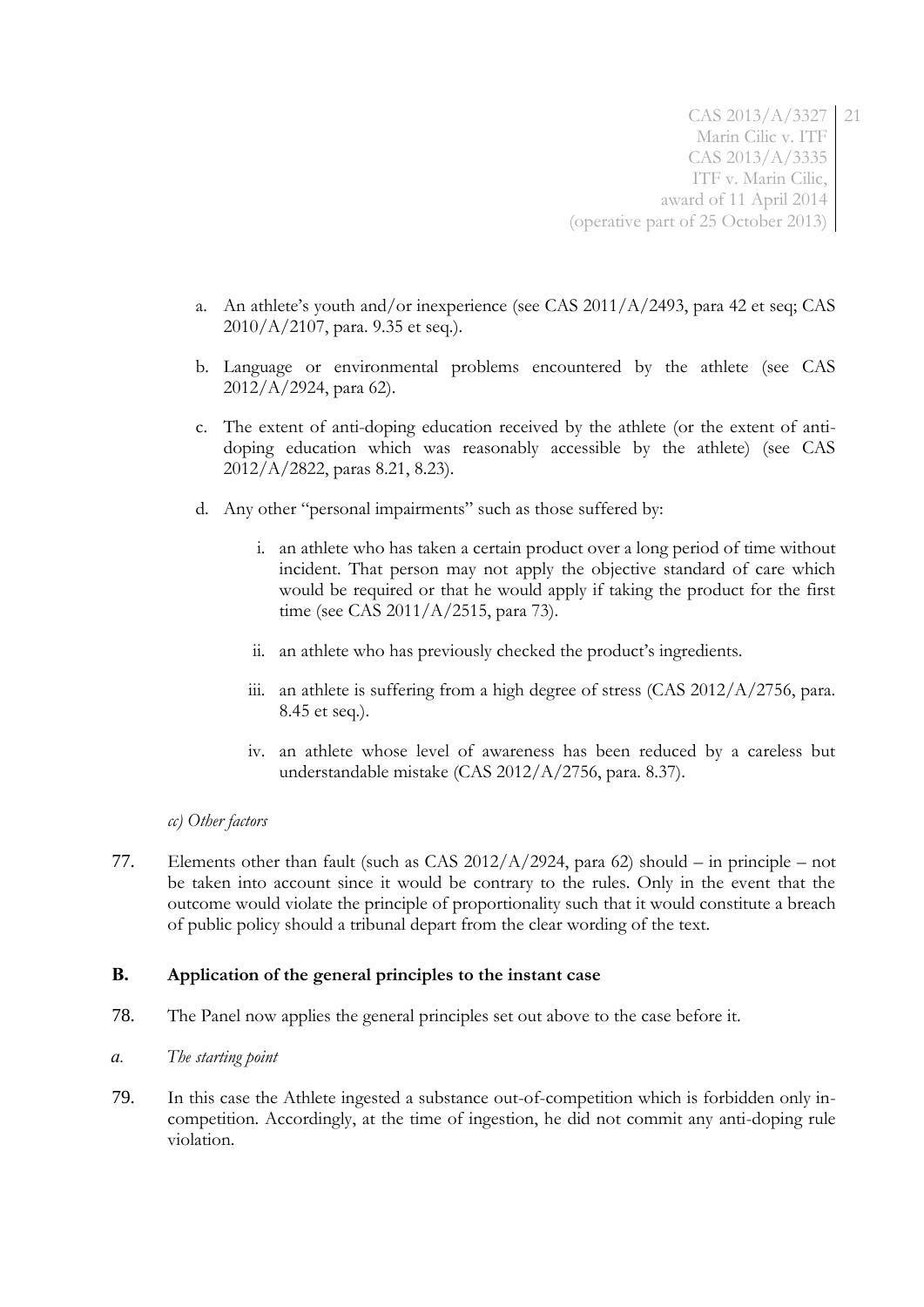- 80. Neither of the exceptions referred to above under b i or ii apply. The Coramine Glucose was not a product which was sold as performance enhancing. Nor, as Professor Sever attested (see above), was it a therapeutic medicine.
- 81. In this case the Athlete sought and purchased a glucose product. Glucose is a product which is bought by all kinds of people. It is not advertised as enhancing sporting capability. No prescription is necessary for its purchase. It is not designed for therapeutic purposes. The mere fact that the product in this case was purchased in a pharmacy does not mean that it constitutes a medicine.
- 82. Nothing turns on the fact that the Athlete consumed the glucose with creatine. Creatine is not forbidden.
- 83. Therefore, the range of sanctions applicable to the Athlete is from a reprimand to 16 months (because, in principle, no significant fault can be attributed to the athlete). In other words, the Athlete falls within either the light degree or normal degree of fault categories.
- *b. The level of objective fault*
- 84. To determine into which of the light degree and normal degree of fault categories the Athlete falls, it is necessary to look at the level of objective fault.
- 85. The Panel notes that the Athlete did take some precautions (even though they were not enough to prevent the antidoping rule violation):
	- a. The Athlete asked his mother to purchase the product from a safe environment, namely a pharmacy.
	- b. The Athlete's mother did try to ascertain from the pharmacist whether or not the Coramine Glucose would be safe for the Athlete as a competitive tennis player.
	- c. The Athlete looked at and read the label on the product. He looked for and noted the two ingredients.
	- d. The Athlete took only a limited number of the pills in the box and stopped taking the product a couple of days prior to the Munich Open.
- 86. The Panel concludes that the Athlete's degree of objective fault falls into the light degree category (which is  $0 - 8$  months suspension).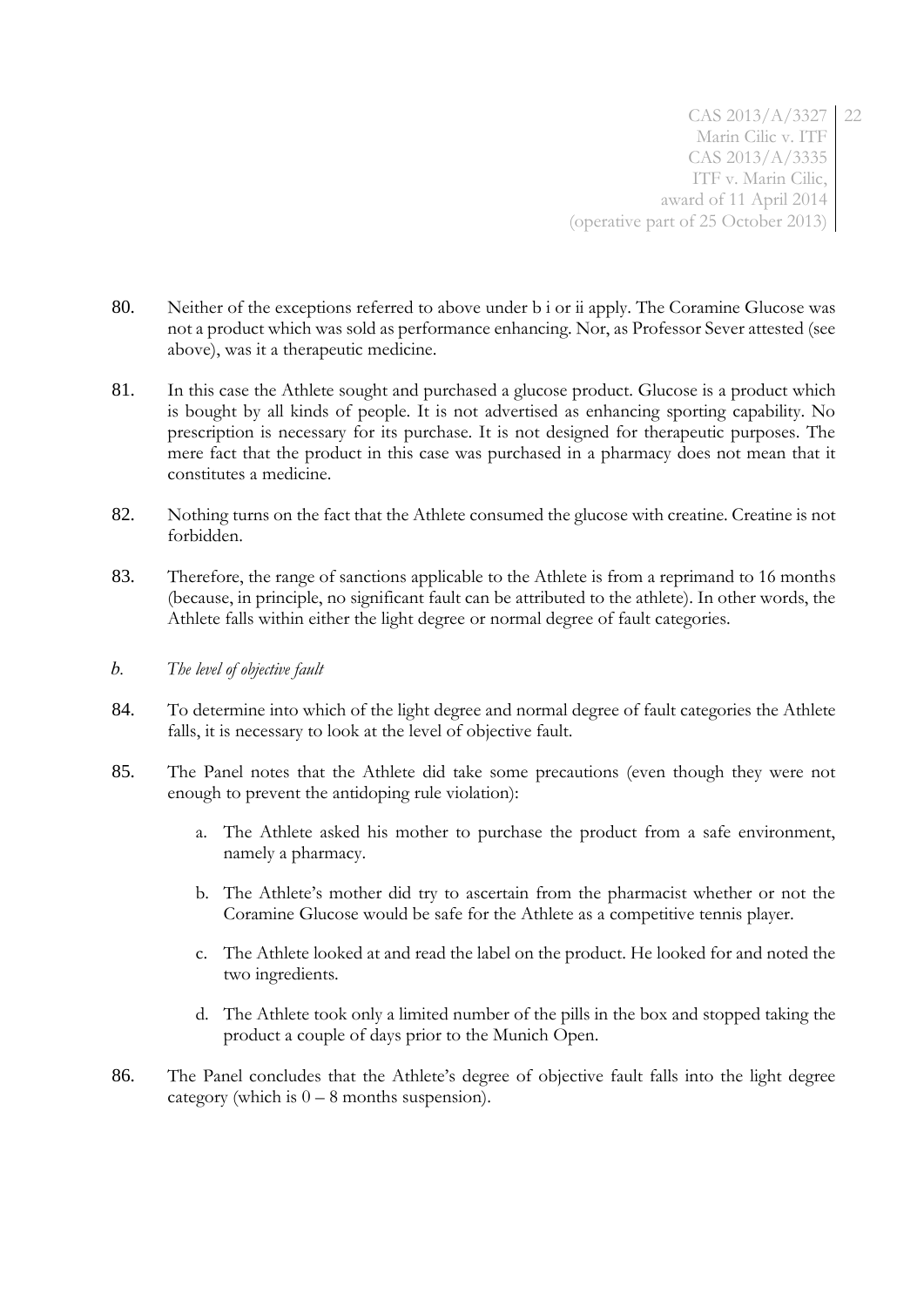#### *c. The level of subjective fault*

- 87. As noted above, the level of subjective fault determines where within a category an athlete falls (save in exceptional cases where it may entail an athlete moving between categories).
- 88. In this case, the Panel notes in the Athlete's favour the following mitigating factors:
	- a. He spoke some French, but not enough and thought that "nicethamide" was French for "nikotinamid".
	- b. He was under considerable stress at the material time (though this is not a factor to which the Panel attributes any significant weight).
	- c. He had already taken glucose over a long period of time without incident, which made him feel safe in taking it and less aware of the dangers involved.
	- d. Most importantly, when the Athlete read the ingredients, he immediately assumed that nicethamide was nikotinamid, which was a substance the Athlete had previously checked and discovered to be harmless. This initial error, which the Panel finds to be careless but not highly careless, is a) plausible and b) responsible for reducing the Athlete's subjective capacity to act according to the required standards.
- 89. In relation to this last point, the Panel further notes that the counsel for the ITF submits that the Athlete's version of events as presented to the CAS was different to that before the Tribunal. The Panel assumes that counsel for the ITF refers to the Athlete's oral evidence since the material parts of the Athlete's written evidence on this point are identical. Since we have preferred the Athlete's case on this point, we set out below our reasons.
- 90. In the Panel's view, the Athlete's oral evidence on this point has also been consistent. The relevant part of the transcript of the Tribunal hearing includes the following exchanges:

*MR TAYLOR: What did you rely on? You checked the pack you said it said "comprimés à sucer", and you thought that was sugar.*

*A: Yes.*

*Q: You saw nicethamide?*

*A: I saw nikotinamid and glucose and I instantly assumed that nikethamide was an ingredient for my glucose powder.*

*...*

*Q: You read that and you said that is nikotinamid.*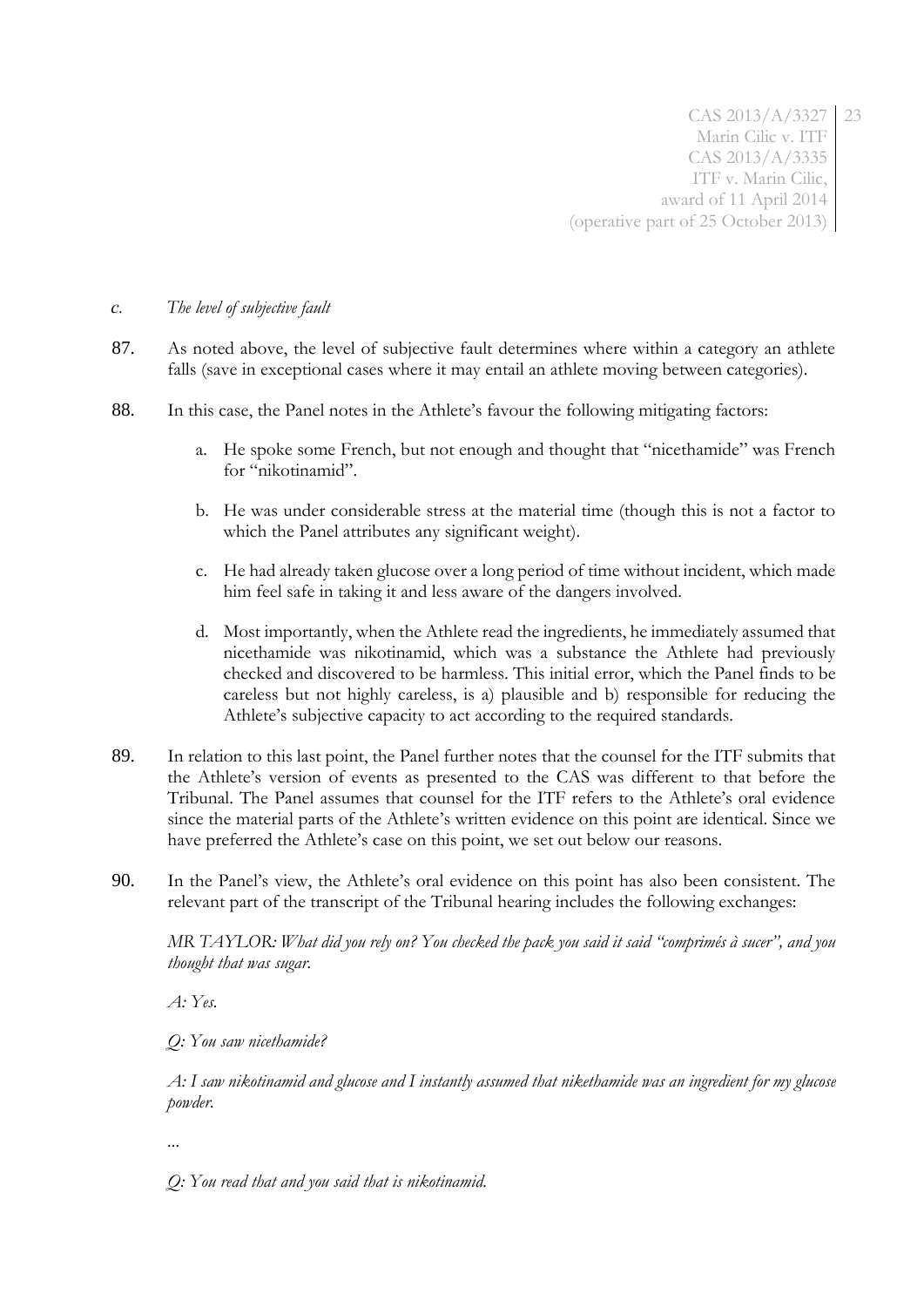*A: Yes, I assumed it was nikotinamid.*

*Q: Remember I asked you about the Creatine and what the ingredient was, you said that is mono something, but when you thought back to the glucose powder you said that is nikotinamid. You remembered precisely.*

*A: Yes. Basically, I thought it was nikotinamid.*

*Q: My question I guess is, you could remember precisely the ingredient of the glucose powder, nikotinamid.*

*A: If I would know exactly, I would not mistake the....*

*Q: There are two things. One is whether this word is like nikotinamid. The other one is, did you remember specifically it was nikotinamid or did you remember it was something like that?*

*A: I assumed that it was the vitamin like nikotinamid, but I am not sure if I knew exactly if it was nikotinamid exactly.*

*Q: I am sorry, I am pressing this because it is an important distinction for me. That looks like you could be saying, "That looks like the ingredient I looked up on the glucose powder. I cannot remember precisely what it was, but it was something like that". You could be saying that. You could be saying, "I remember like a laser it was nikotinamid and that is what that is, or it could be something in between".*

*A: No, I did not exactly know that it is nikotinamid, otherwise I would know it is different.*

*Q: But it sounded like your memory of what the ingredient was from the glucose powder?*

*A: Yes.*

*Q: Nikethamide sounds like what was in the glucose powder. That is what you said.*

*A: Yes.*

- 91. In cross-examination, Counsel for the ITF asked the Athlete whether he was sure, when he looked at the Coramine Glucose, that the ingredient other than glucose was "nikotinamid" or whether it sounded like it. He said that before the Tribunal the Athlete had said it sounded like "nikotinamid". The Athlete's response was that he was sure it was "nikotinamid". In response to the Panel's questioning, he confirmed he was "convinced" it was nikotinamid.
- 92. Whilst the Panel understands that counsel for the ITF was trying to make the point that the Athlete did not know that nicethamide and nikotinamid were the same substance, but rather only that they sounded similar, no doubt so that he could say that the Athlete, being in a state of doubt, should have made further enquiries, the Panel rejects that submission for the following reasons: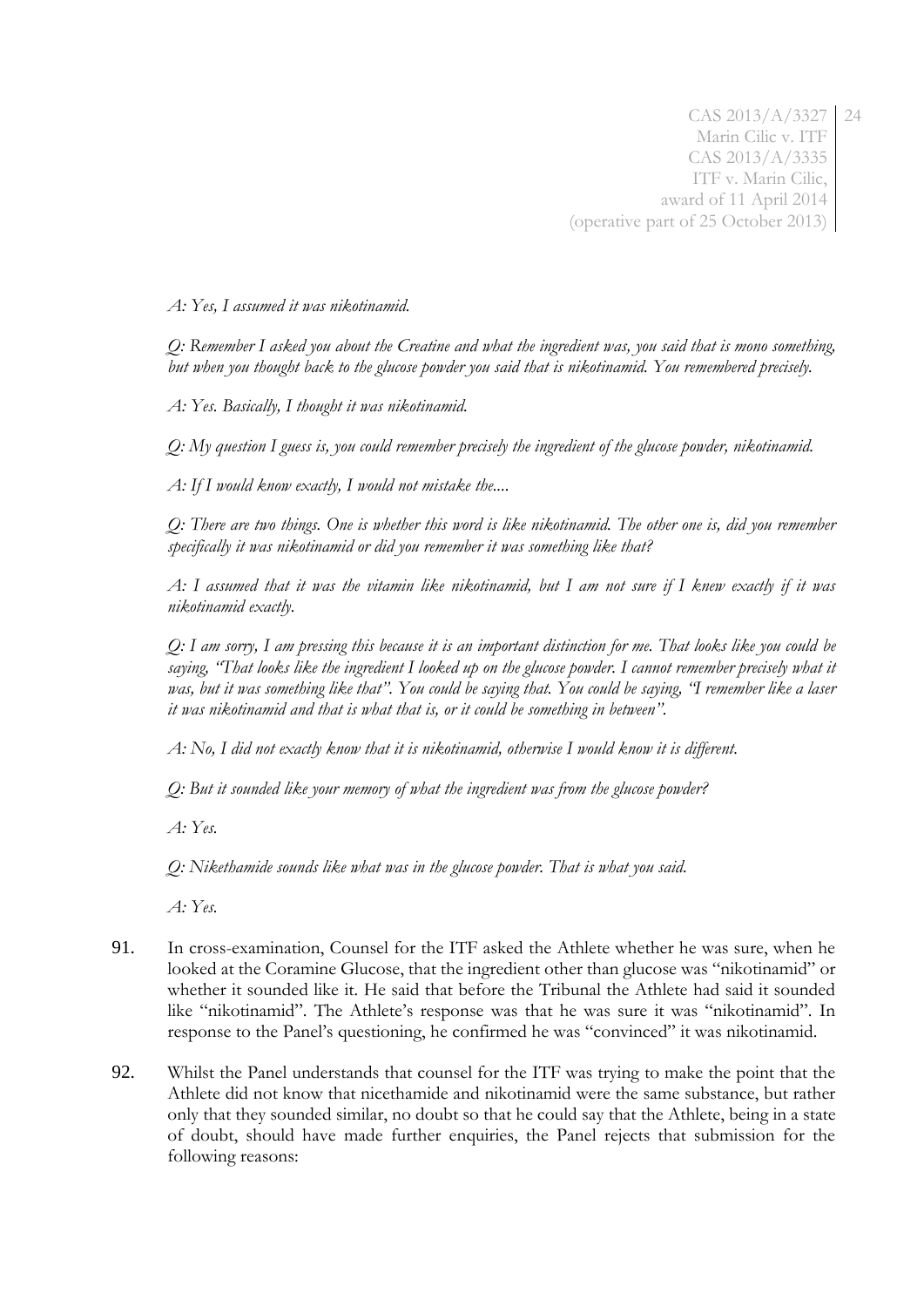- a. First, whilst the Athlete did in cross-examination concede that he thought nicethamide sounded like nikotinamid, the Panel does not understand that concession to be anything more than to say that the two words sound similar to each other and not identical to each other.
- b. Secondly, that concession is entirely consistent with the Athlete's written evidence which says *"I instantly assumed that "nicethamide" was French for "nikotinamid""*. He acknowledges that the two words are different in language, spelling and sound. It is not his case that he thought the words were identical.
- c. Thirdly, the Athlete's concession in cross-examination before the Tribunal that the *words* were similar is consistent with his oral evidence before us that he was sure/convinced the *substances* were identical.
- 93. Accordingly, the Panel finds that there was no conflict between the various testimonial or written evidence given by the Athlete (whether that conflict be said to exist between his written and oral evidence or between his evidence before the Tribunal and before the Panel).
- 94. The Panel is supported in this view by the fact that:
	- a. It is consistent with the Athlete's prior conduct. He has shown himself to be careful in his conduct relating to doping risks in the past. For example, when previously he found himself in Australia unable to find his usual electrolyte drink, he did not use a different one he had come across until he asked his NOC to check and confirm that it did not contain any prohibited substances.
	- b. The Tribunal found at para 8 that the Athlete was *"an honest and truthful man"* and that his testimony to the Tribunal was full, frank and accurate, as was that of all the witnesses who gave oral evidence."
- 95. Returning to the question of sanction, we find that the exacerbating and mitigating factors in this case are of roughly equal weight. The Panel therefore find this to be a "standard" case of light degree of fault. In considering where in the range of 0 – 8 months suspension the Athlete, the Panel finds that, after considering the degree of the athlete's fault here ("standard" case of light degree of fault) and the prior cases attributing fault to an athlete as presented to the Panel by the parties, the appropriate amount of time is situated in the middle of the applicable range of  $0 - 8$  months, i.e. four (4) months.
- *d. Reasons for disagreement with the Tribunal below*
- 96. As noted above under the heading of the ITF's submissions, counsel for the ITF invited the Panel to explain why it differed from the Tribunal's reasoning, if it did so. Because the Panel has undertaken a different process to the Tribunal when it comes to sanction, applying some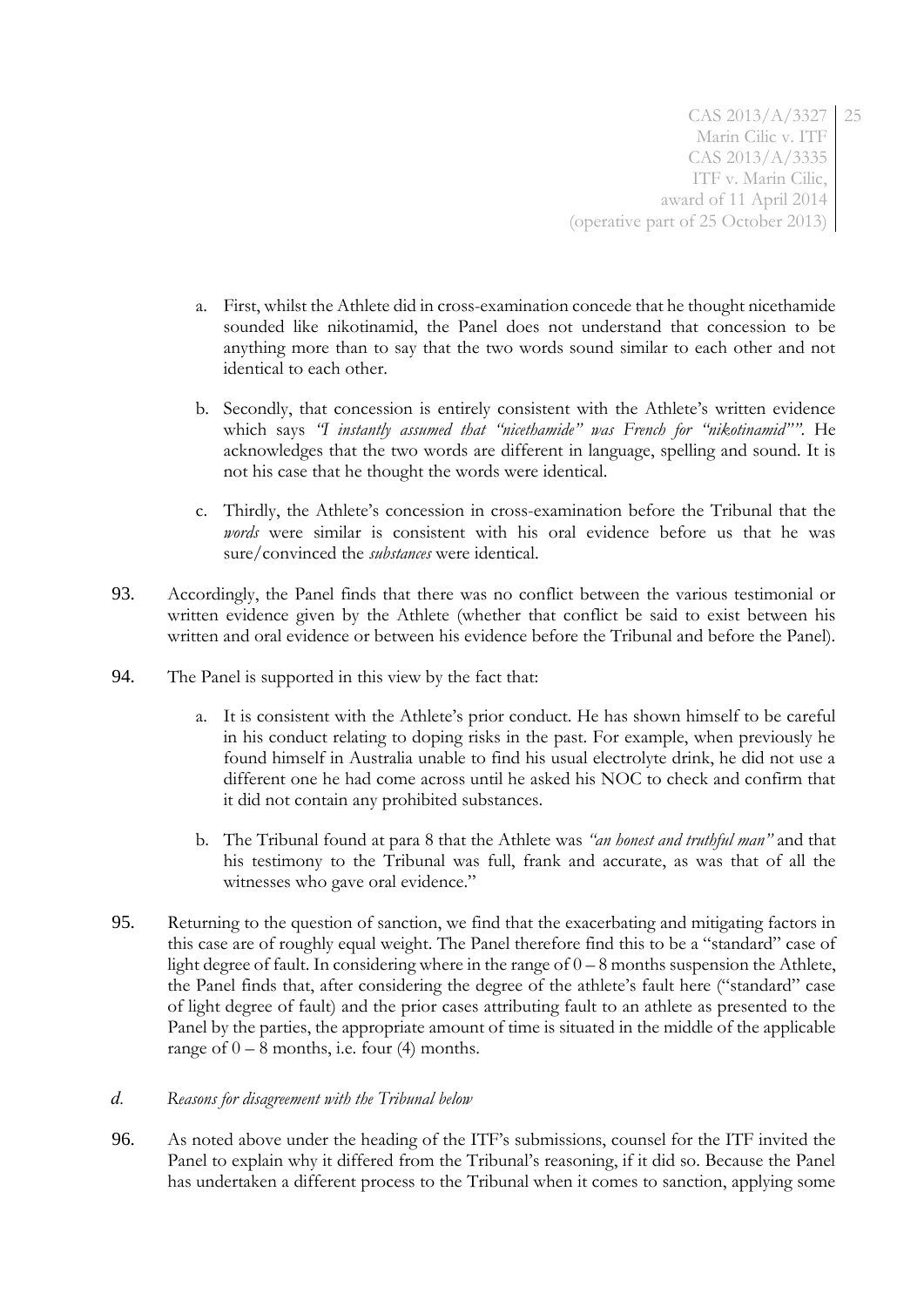general principles which the Panel has sought to establish for the first time in this case, which principles were (inevitably) not before the Tribunal, the Panel does not think it is helpful or necessary to compare and contrast in detail its Award with the Tribunal's decision. Given the provisions of Article R57 of the Code guaranteeing parties a *de novo* review of the decision below, the Panel also does not think this is an appropriate analysis.

97. However, the Panel would say that (and it should be apparent from the above reasoning) a key difference between its analysis and that of the Tribunal is that whereas the Tribunal found the player's fault to be "quite high" (para 101 of the Tribunal's decision), the Panel did not. This is in large part due to the fact that, unlike the Tribunal (see para 103), the Panel largely accept Mr Jacobs' submission that once the Athlete had made his initial mistake in relation to thinking nicethamide was the same product as nikotinamid, it is not reasonable to impose upon the Athlete the same expectation to take steps such as making online searches and considering the ITF wallet card. As noted above, once the initial mistake had been made, the Athlete's subjective capacity to comply with his objective duty was reduced.

# **ON THESE GROUNDS**

## **The Court of Arbitration for Sport rules:**

- 1. The appeal filed by Mr Marin Cilic on 24 September 2013 is partially upheld.
- 2. The appeal filed by the International Tennis Federation on 26 September 2013 is dismissed.
- 3. The *International Tennis Federation Independent Anti-Doping Tribunal's* decision on sanction (found at subparagraphs (2), (3) and (6) of paragraphs 108) of 23 September 2013 is set aside and replaced with the following:
	- a. Mr Cilic's individual results shall be disqualified in respect of the BMW Open in Munich, and in consequence any prize money and ranking points obtained by Mr Cilic through his participation in that event must be forfeited;
	- b. Mr Cilic is declared ineligible from participating in any capacity in any event or activity (other than authorised anti-doping education or rehabilitation programmes) or competition authorised, organised or sanctioned by the ITF or any of the other bodies referred to in Article 10.10.1(a) of the Programme for a period of four months commencing on 23 September 2013. The period of Provisional Suspension (26 June 2013